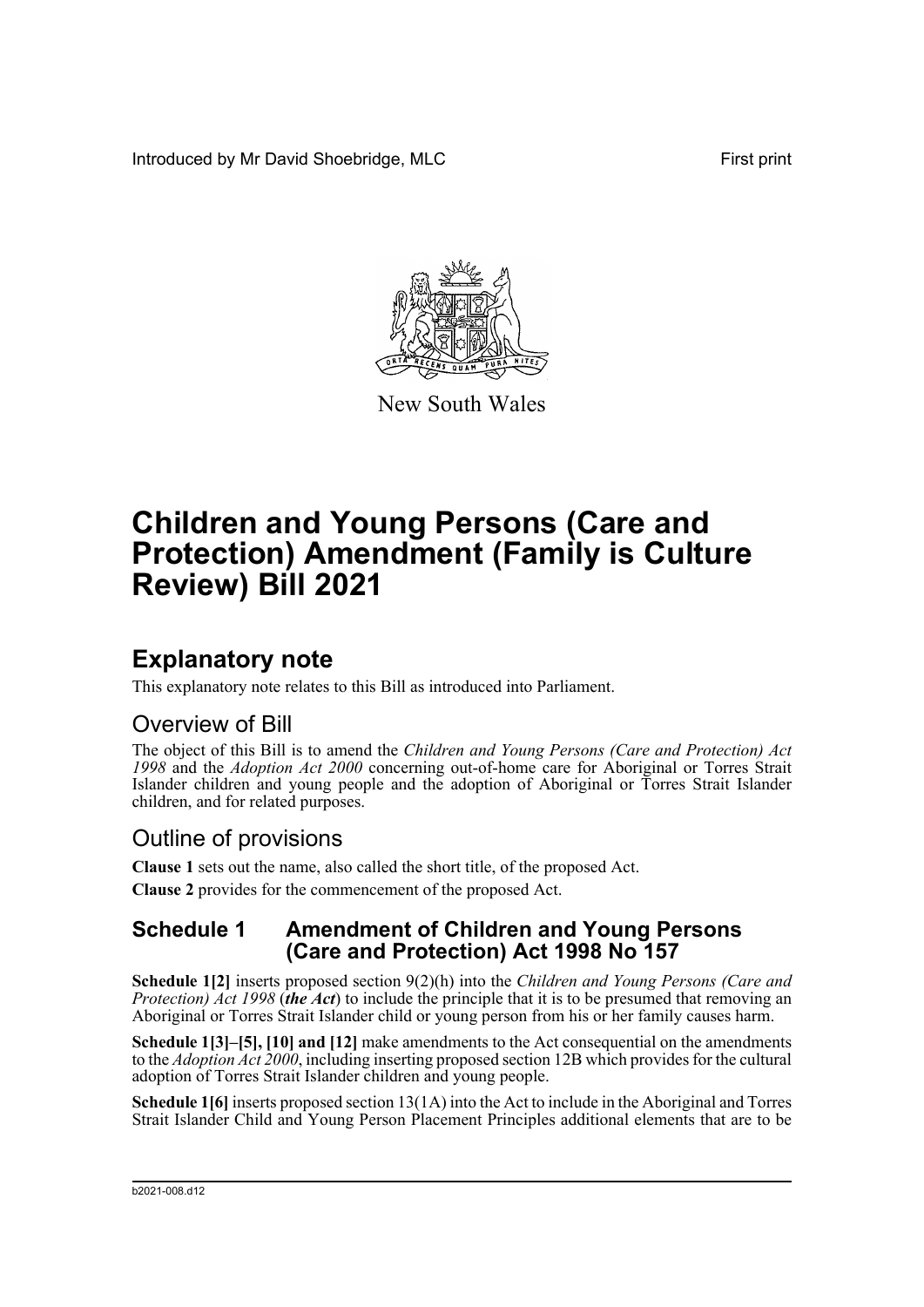Children and Young Persons (Care and Protection) Amendment (Family is Culture Review) Bill 2021 [NSW] Explanatory note

considered when making placement decisions for Aboriginal or Torres Strait Islander children and young people.

**Schedule 1[7]** inserts proposed sections 13A, 13B and 13C into the Act. Proposed section 13A will require the Secretary to reduce the need for Aboriginal or Torres Strait Islander children and young people to be removed from their families and placed in out-of-home care by providing support to Aboriginal and Torres Strait Islander families. Proposed section 13B provides for the Children's Court to make a declaration that the Secretary has failed to take steps under section 13A. Proposed section 13C will require the Minister to report to Parliament about the actions taken under proposed section 13A and any declarations by the Children's Court under proposed section 13B.

**Schedule 1[8]** inserts proposed section 61AA into the Act to require that when the Children's Court is considering an application for a care order for an Aboriginal or Torres Strait Islander child or young person a report is to be given to the Court setting out the action that has been taken to justify the proposed removal of the child or young person from his or her family and the support that has been provided to the family.

**Schedule 1[9]** amends section 63 to provide that if the Secretary fails to give the Children's Court evidence of the action that has been taken to support a child or young person's family and of the alternatives to a care order that were considered before making an application to the Court for a care order, the Court may dismiss the order or discharge the child or young person from the care of the Secretary or the Minister as appropriate.

**Schedule 1[11]** inserts proposed section 79AA into the Act to provide that before the Children's Court makes an order allocating parental responsibility, other than a guardianship order, for an Aboriginal or Torres Strait Islander child or young person it must be satisfied the Secretary has provided support to the child or young person's family.

**Schedule 1[13] and [14]** make amendments to the Act, section 83 and inserts proposed section 83A to extend the period of time in which restoration of an Aboriginal or Torres Strait Islander child or young person to his or her family may be effected before a final care order may be made by the Children's Court.

**Schedule 1[15]** makes an amendment to the Act, section 87 to provide that before making a care order for an Aboriginal or Torres Strait Islander child or young person the Children's Court must provide an opportunity for a representative of the relevant Aboriginal or Torres Strait Islander community to be heard before the Court.

**Schedule 1[16]** makes an amendment to the Act, section 93 to provide that the Children's Court may direct that the rules of evidence apply to proceedings.

**Schedule 1[17]** inserts proposed section 93AA into the Act to provide that in proceedings involving an Aboriginal or Torres Strait Islander child or young person the Children's Court is to presume that the removal of the child or young person from their family or community causes harm and that when giving reasons for a decision the Court is required to explain how it has considered that presumption and the other principles in the Act applying to Aboriginal or Torres Strait Islander children and young people.

**Schedule 1[18]** makes an amendment to the Act, section 105 to provide a defence to the offence of publishing the name or identifying information about a child or young person involved in Children's Court proceedings.

**Schedule 1[19]** makes an amendment to the Act, section 106A to remove the requirement for the Children's Court to admit evidence that the parent or primary care-giver of a child or young person has previously had a child or young person removed from their care and not restored.

**Schedule 1[20]** makes an amendment to the Act, section 248A to ensure that information published by the Secretary or Children's Court is de-identified.

**Schedule 1[21**] inserts transitional provisions.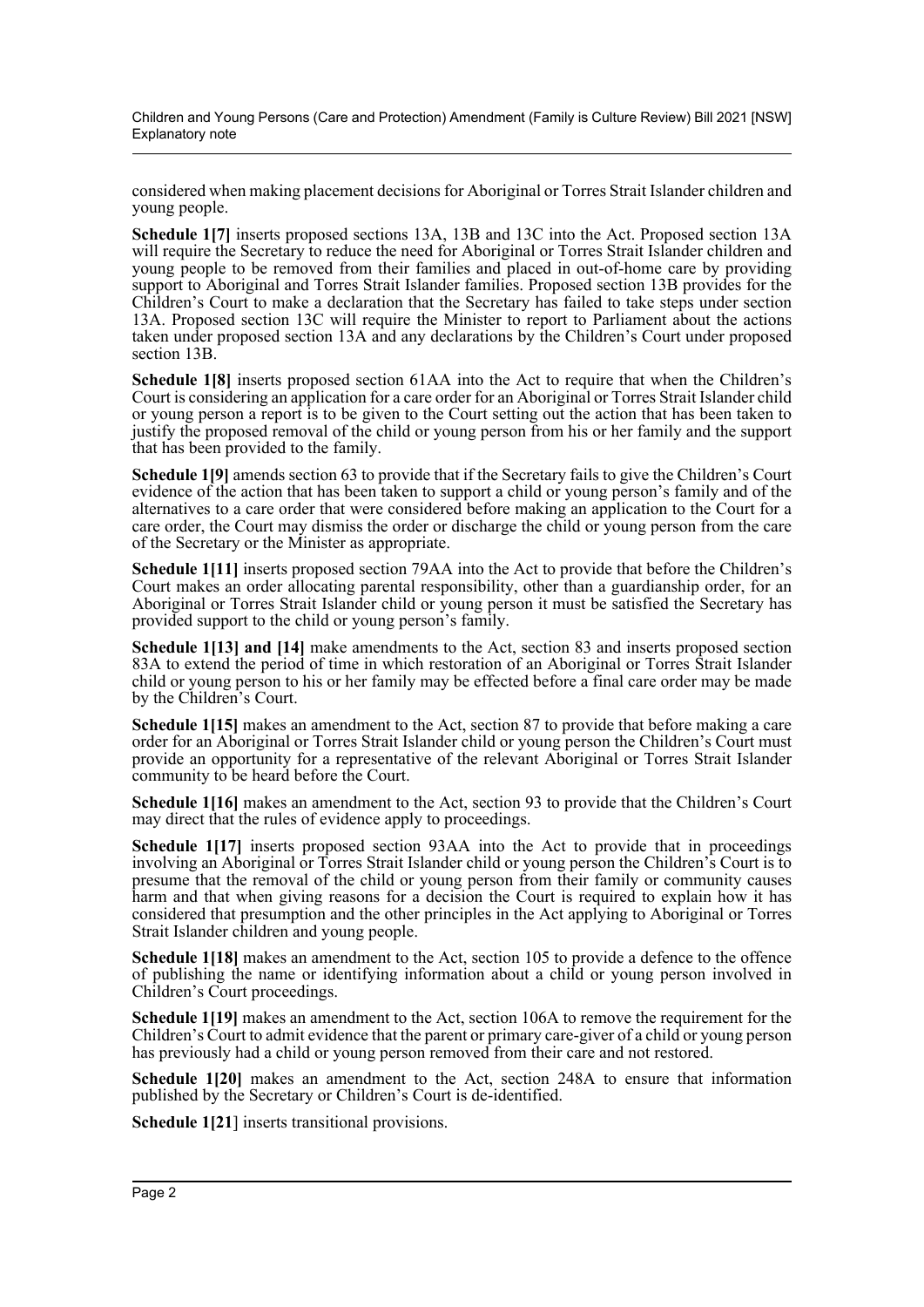Children and Young Persons (Care and Protection) Amendment (Family is Culture Review) Bill 2021 [NSW] Explanatory note

**Schedule 1[1]** make consequential amendments to the definitions section.

### **Schedule 2 Amendment of Children and Young Persons (Care and Protection) Regulation 2012**

**Schedule 2[1]** makes an amendment to the *Children and Young Persons (Care and Protection) Regulation 2012*, clause 49 to provide that only an Aboriginal community controlled organisation can be accredited as a designated agency based on substantial satisfaction of the accreditation criteria.

**Schedule 2[2]** makes an amendment to the *Children and Young Persons (Care and Protection) Regulation* 2012, clause 54 to extend, from 12 months to 24 months, the period in which a designated agency granted accreditation based on substantial compliance with the accreditation standards must become wholly compliant.

**Schedule 2[3] and [4]** are consequential amendments.

## **Schedule 3 Amendment of Adoption Act 2000 No 75**

**Schedule 3[3]** amends the *Adoption Act 2000* to provide that Aboriginal children may not be adopted.

**Schedule 3[4]** amends the *Adoption Act 2000* to provide that Torres Strait Islander children may not be adopted, other than by cultural adoption under the *Children and Young Persons (Care and Protection) Act 1998*.

**Schedule 3[1], [2] and [5]–[16]** make consequential amendments including to the Dictionary.

## **Schedule 4 Amendment of Adoption Regulation 2015**

**Schedule 4[1] and [2]** make amendments to the *Adoption Regulation 2015* that are consequential to the amendments to the *Adoption Act 2000*.

### **Schedule 5 Amendment of Advocate for Children and Young People Act 2014 No 29**

**Schedule 5** makes an amendment to the *Advocate for Children and Young People Act 2014* to provide that the Parliamentary Joint Committee on Children and Young People has the function of monitoring the Children's Guardian's functions in the accreditation and oversight of agencies arranging for or providing out-of-home care.

### **Schedule 6 Amendment of Children (Protection and Parental Responsibility) Act 1997 No 78**

**Schedule 6** inserts proposed section 7A into the *Children (Protection and Parental Responsibility) Act 1997* to provide that a Court exercising criminal jurisdiction over a child who is under the parental responsibility of the Minister or the Secretary may require a representative of the Secretary to attend the proceedings.

### **Schedule 7 Amendment of Children's Guardian Act 2019 No 25**

**Schedule 7** makes an amendment to the *Children's Guardian Act 2019*, section 72 to provide that a for profit organisation can not be accredited as a designated agency.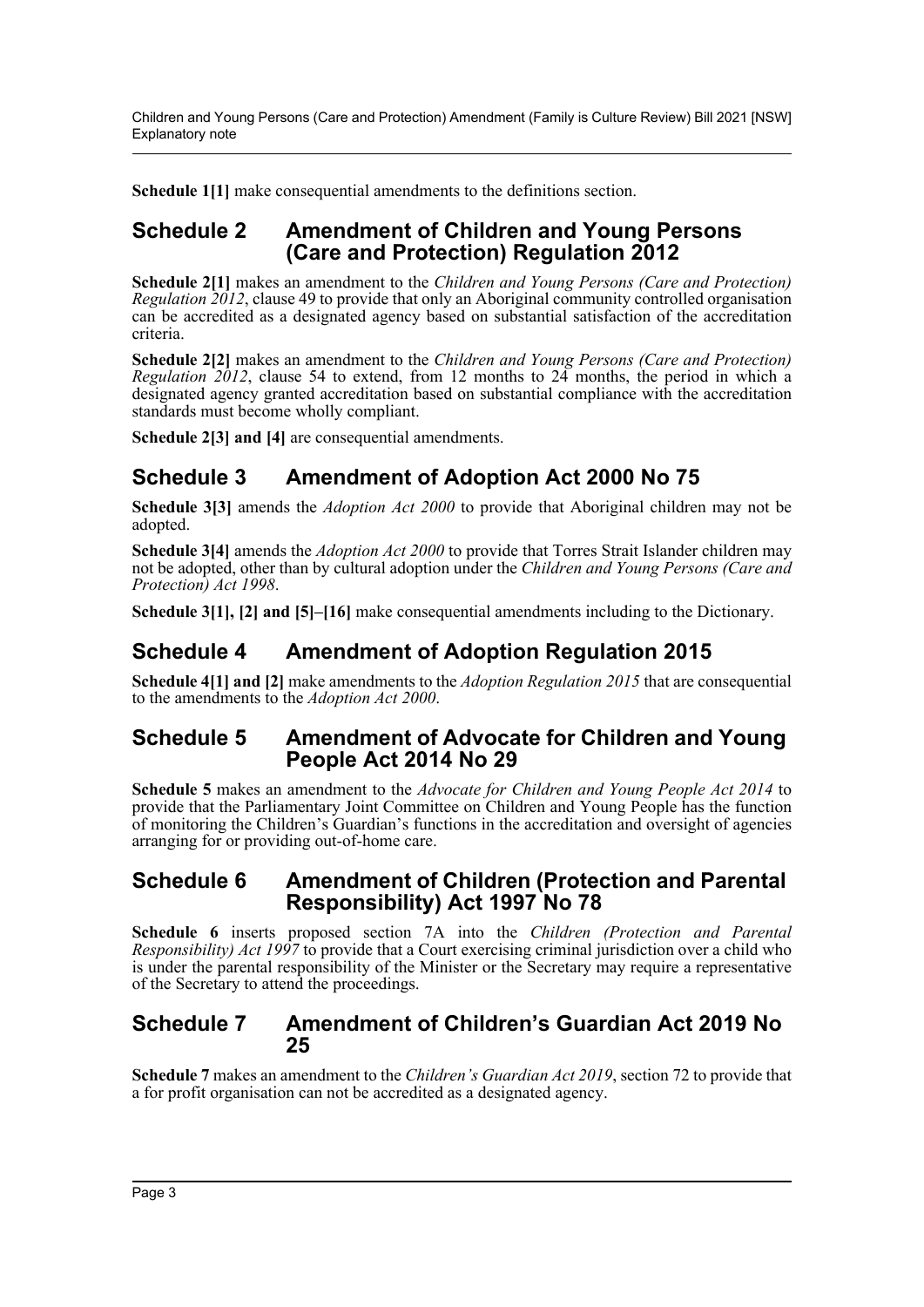Children and Young Persons (Care and Protection) Amendment (Family is Culture Review) Bill 2021 [NSW] Explanatory note

# **Schedule 8 Amendment of Ombudsman Act 1974 No 68**

**Schedule 8** makes an amendment to the *Ombudsman Act 1974*, section 13 to clarify that the Ombudsman may investigate a complaint despite there being related court proceedings, if the Ombudsman is of the opinion that the investigation is unlikely to adversely affect the court proceedings.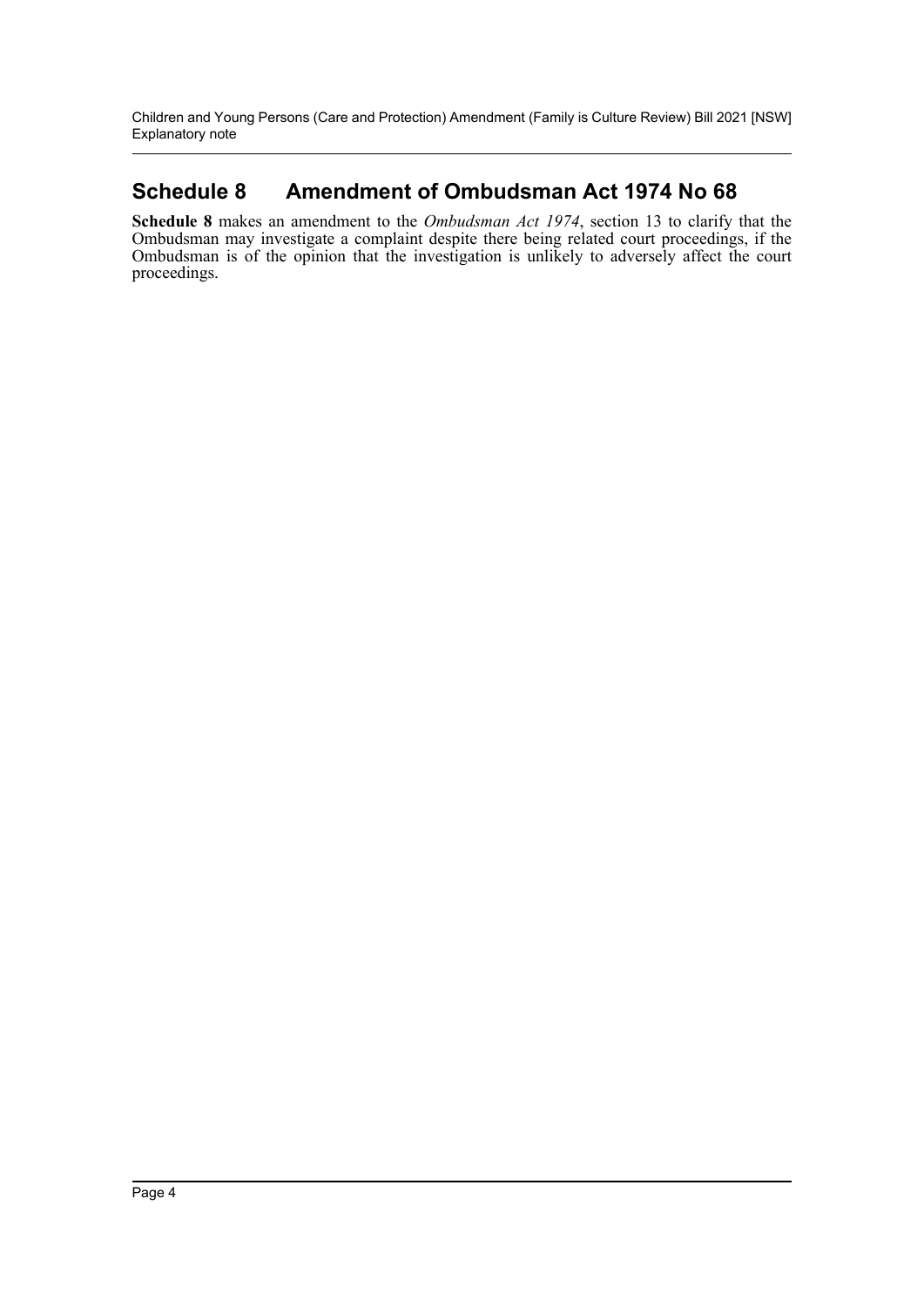Introduced by Mr David Shoebridge, MLC First print



New South Wales

# **Children and Young Persons (Care and Protection) Amendment (Family is Culture Review) Bill 2021**

# **Contents**

|                   |   |                                                                                         | Page                  |
|-------------------|---|-----------------------------------------------------------------------------------------|-----------------------|
|                   | 1 | Name of Act                                                                             | $\mathbf{2}^{\prime}$ |
|                   | 2 | Commencement                                                                            | 2                     |
| Schedule 1        |   | Amendment of Children and Young Persons (Care and Protection)<br>Act 1998 No 157        | 3                     |
| <b>Schedule 2</b> |   | Amendment of Children and Young Persons (Care and Protection)<br><b>Regulation 2012</b> | 12                    |
| Schedule 3        |   | <b>Amendment of Adoption Act 2000 No 75</b>                                             | 13                    |
| Schedule 4        |   | <b>Amendment of Adoption Regulation 2015</b>                                            | 15                    |
| Schedule 5        |   | Amendment of Advocate for Children and Young People Act 2014<br>No 29                   | 16                    |
| Schedule 6        |   | Amendment of Children (Protection and Parental Responsibility)<br>Act 1997 No 78        | 17                    |
| Schedule 7        |   | Amendment of Children's Guardian Act 2019 No 25                                         | 18                    |
| Schedule 8        |   | Amendment of Ombudsman Act 1974 No 68                                                   | 19                    |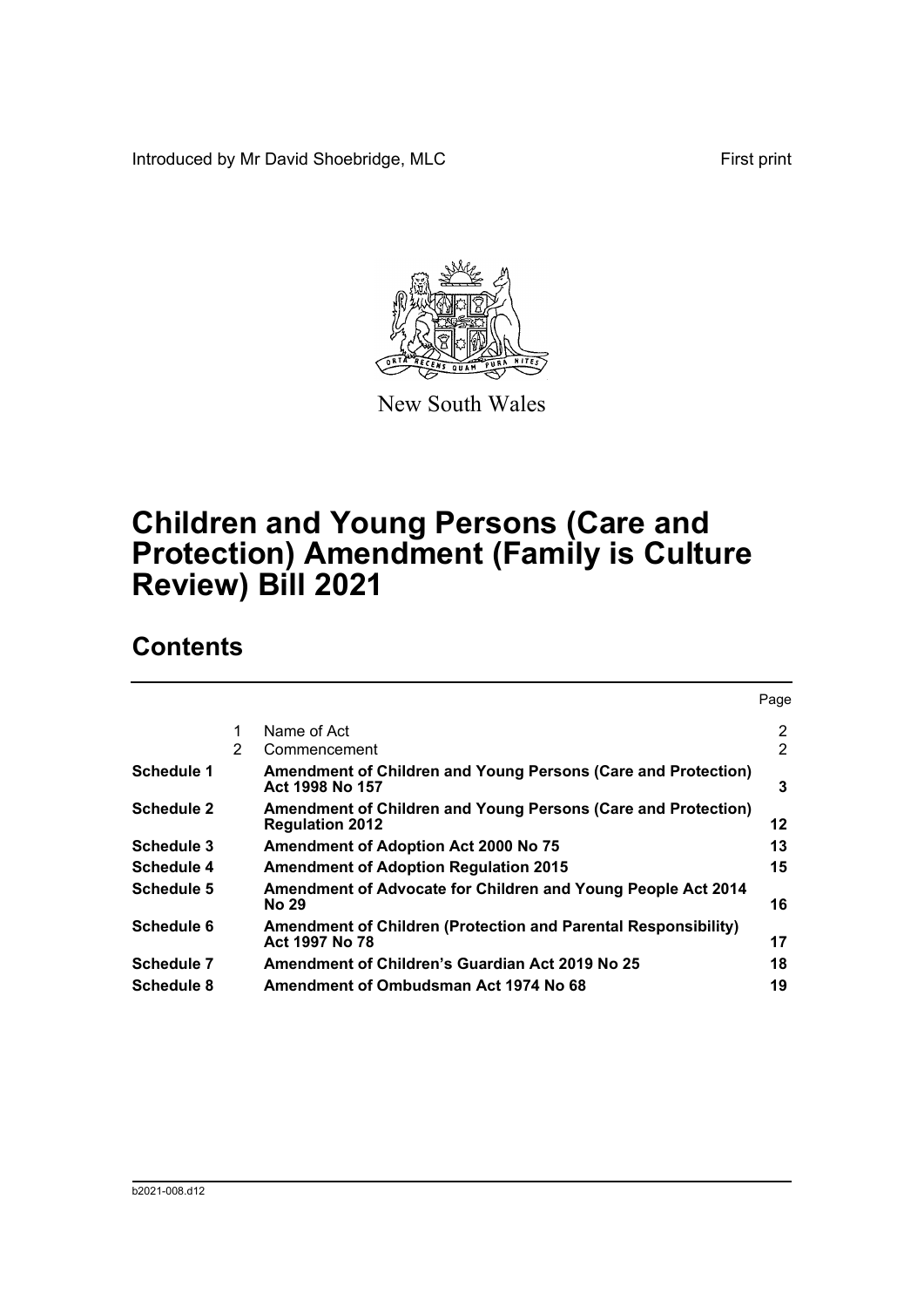

New South Wales

# **Children and Young Persons (Care and Protection) Amendment (Family is Culture Review) Bill 2021**

No , 2021

### **A Bill for**

An Act to amend the *Children and Young Persons (Care and Protection) Act 1998* to implement recommendations of the Family is Culture report regarding Indigenous children and young people entering into, and living in, out-of-home care; to restrict the adoption of Indigenous children and young people in out-of-home care; and for related purposes.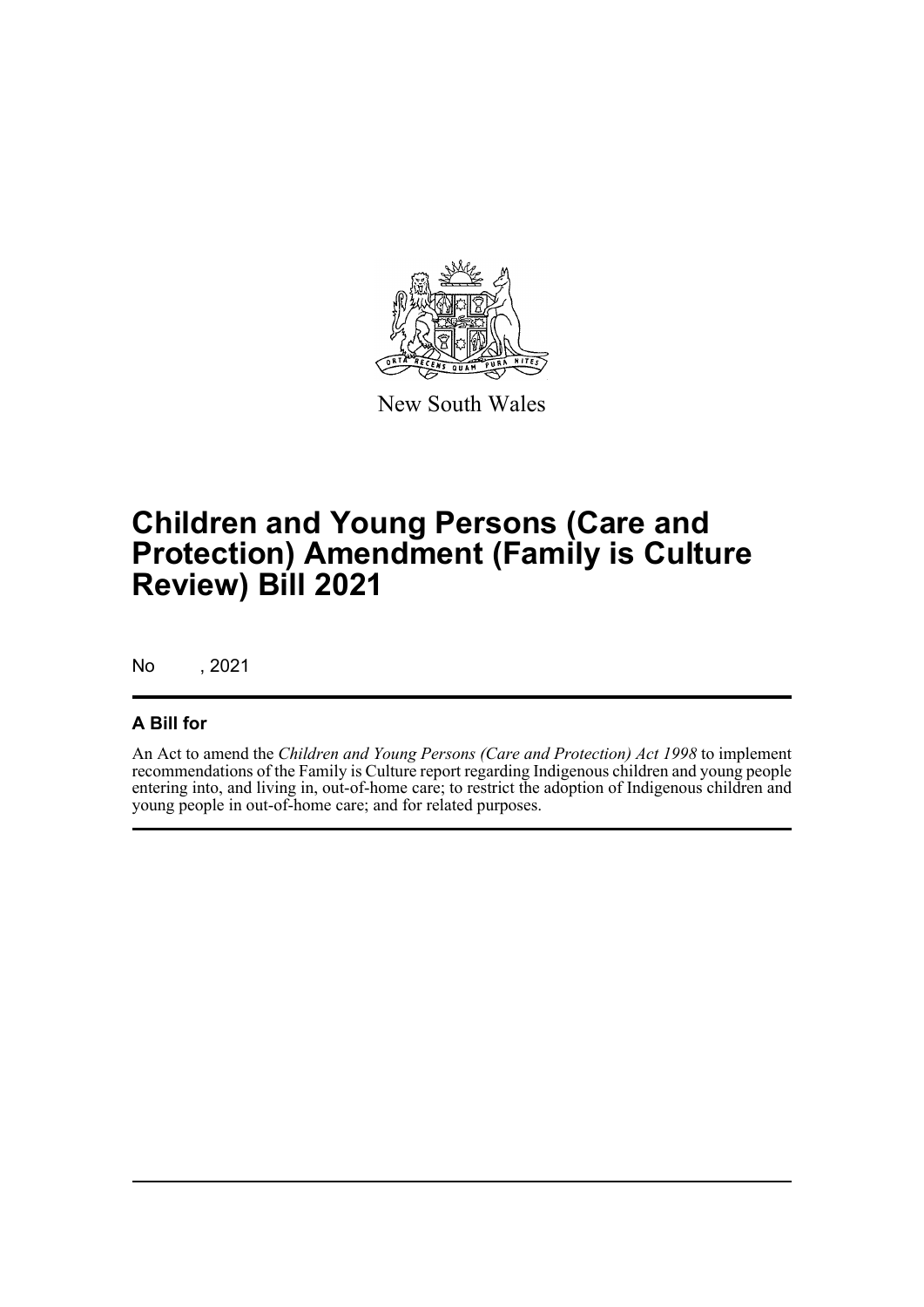Children and Young Persons (Care and Protection) Amendment (Family is Culture Review) Bill 2021 [NSW]

<span id="page-6-1"></span><span id="page-6-0"></span>

|   |     | The Legislature of New South Wales enacts—                                                                                           |
|---|-----|--------------------------------------------------------------------------------------------------------------------------------------|
| 1 |     | Name of Act                                                                                                                          |
|   |     | This Act is the Children and Young Persons (Care and Protection) Amendment<br>(Family is Culture Review) Act 2021.                   |
| 2 |     | Commencement                                                                                                                         |
|   | (1) | This Act commences on the date of assent to this Act, except as provided for in<br>subsections $(2)$ and $(3)$ .                     |
|   | (2) | Schedules $1[3]$ - $[5]$ , $[10]$ and $[12]$ , 3 and 4 commence on the day that is 3 months<br>after the date of assent to this Act. |
|   | (3) | Schedules 2 and 7 commence on the day that is 12 months after the date of assent to<br>this Act.                                     |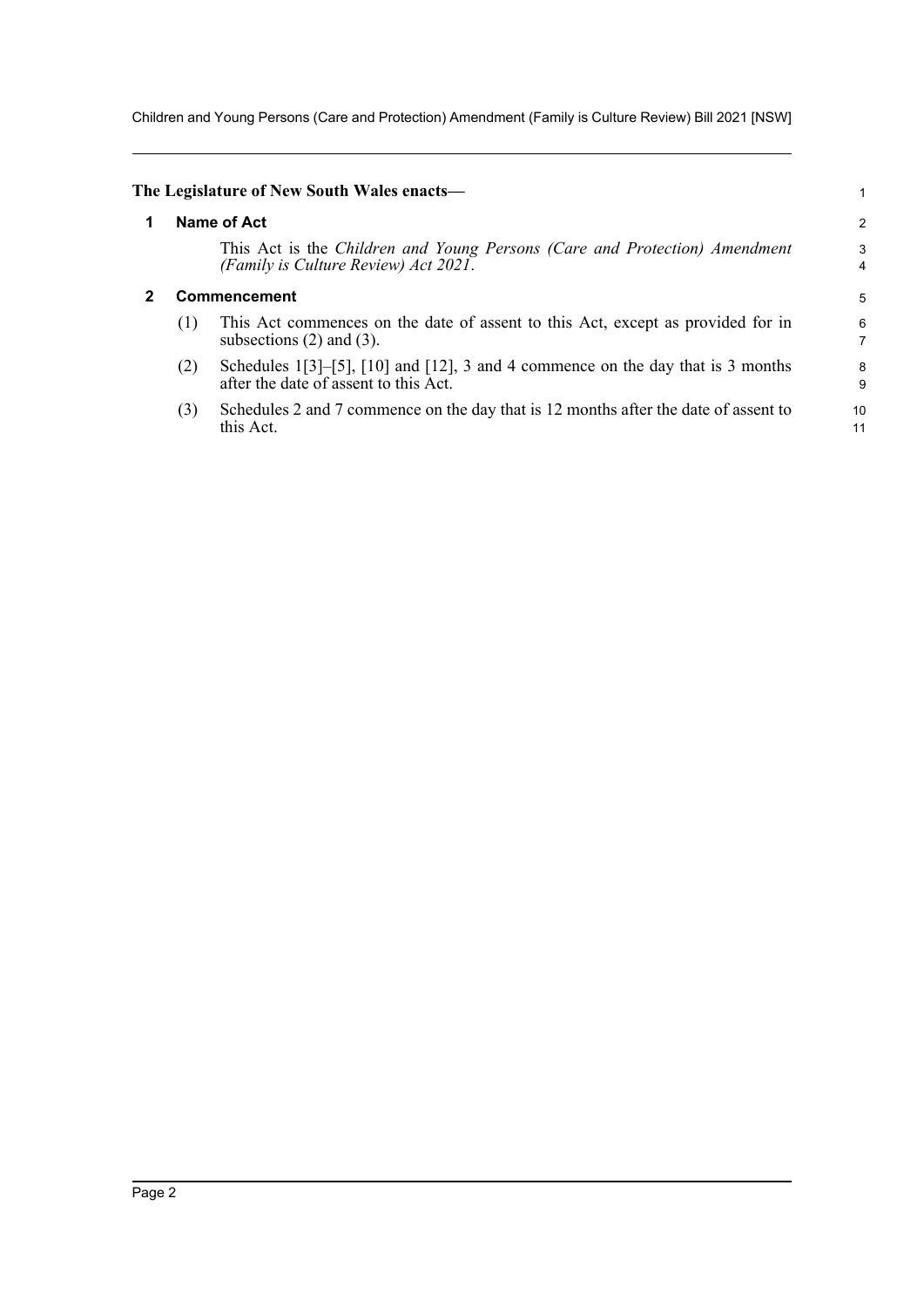<span id="page-7-0"></span>

|       | <b>Schedule 1</b>                                             |                              |         | <b>Amendment of Children and Young Persons</b><br>(Care and Protection) Act 1998 No 157                                                                                                                                                                                                                          | 1<br>$\overline{2}$        |  |
|-------|---------------------------------------------------------------|------------------------------|---------|------------------------------------------------------------------------------------------------------------------------------------------------------------------------------------------------------------------------------------------------------------------------------------------------------------------|----------------------------|--|
| [1]   |                                                               | <b>Section 3 Definitions</b> |         |                                                                                                                                                                                                                                                                                                                  | 3                          |  |
|       |                                                               |                              |         | Insert in alphabetical order in section $3(1)$ —                                                                                                                                                                                                                                                                 | 4                          |  |
|       |                                                               |                              |         | Aboriginal and Torres Strait Islander Child and Young Person Placement<br><b>Principles</b> —see section 13.                                                                                                                                                                                                     | $\sqrt{5}$<br>6            |  |
|       |                                                               |                              |         | <b>Aboriginal community controlled organisation</b> means an organisation that<br>meets the criteria prescribed by the regulations.                                                                                                                                                                              | $\overline{7}$<br>8        |  |
| $[2]$ |                                                               |                              |         | Section 9 Principles for administration of Act                                                                                                                                                                                                                                                                   | 9                          |  |
|       |                                                               |                              |         | Insert after section $9(2)(g)$ —                                                                                                                                                                                                                                                                                 | 10                         |  |
|       |                                                               |                              | (h)     | In deciding what action it is necessary to take in order to protect an<br>Aboriginal or Torres Strait Islander child or young person from harm, it<br>is to be presumed that removing an Aboriginal or Torres Strait Islander<br>child or young person from the child's or young person's family causes<br>harm. | 11<br>12<br>13<br>14<br>15 |  |
| $[3]$ |                                                               |                              |         | <b>Section 10A Permanent placement principles</b>                                                                                                                                                                                                                                                                | 16                         |  |
|       |                                                               |                              |         | Insert after section $10A(3)(c)$ —                                                                                                                                                                                                                                                                               | 17                         |  |
|       |                                                               |                              | (c1)    | if it is not practicable or in the best interests of a Torres Strait Islander<br>child or young person to be placed in accordance with paragraph (a) or<br>(b), the next preference is for cultural adoption of the child or young<br>person as provided for in section 12B,                                     | 18<br>19<br>20<br>21       |  |
| [4]   |                                                               | Section 10A(3)(e)            |         |                                                                                                                                                                                                                                                                                                                  | 22                         |  |
|       |                                                               | Omit the paragraph.          |         |                                                                                                                                                                                                                                                                                                                  | 23                         |  |
| [5]   | Sections 12A and 12B                                          |                              |         |                                                                                                                                                                                                                                                                                                                  |                            |  |
|       | Insert after section 12-                                      |                              |         |                                                                                                                                                                                                                                                                                                                  |                            |  |
|       | 12A<br>Aboriginal children and young people cannot be adopted |                              |         |                                                                                                                                                                                                                                                                                                                  |                            |  |
|       |                                                               |                              | person. | Adoption must not be considered as an option for an Aboriginal child or young<br>Note. See the Adoption Act 2000, section 33.                                                                                                                                                                                    | 26<br>27<br>28<br>29       |  |
|       | 12B                                                           |                              |         | Torres Strait Islander children and young people cannot be adopted other than<br>cultural adoption                                                                                                                                                                                                               | $30\,$<br>31               |  |
|       |                                                               | (1)                          |         | Adoption must not be considered as an option for a Torres Strait Islander child<br>or young person.<br>Note. See the Adoption Act 2000, section 37.                                                                                                                                                              | 32<br>33<br>34             |  |
|       |                                                               | (2)                          |         | Despite subsection (1), the parental rights and responsibilities for a Torres<br>Strait Islander child or young person may be permanently transferred to a<br>cultural parent of the child or young person in accordance with a scheme<br>prescribed by the regulations for the purposes of this section.        | 35<br>36<br>37<br>38       |  |
|       |                                                               | (3)                          |         | In this section-<br>cultural parent of a Torres Strait Islander child or young person, is a person<br>who, in accordance with customary child rearing practices in the Torres Strait,<br>agrees with the child or young person's birth parents to accept the permanent                                           | 39<br>40<br>41<br>42       |  |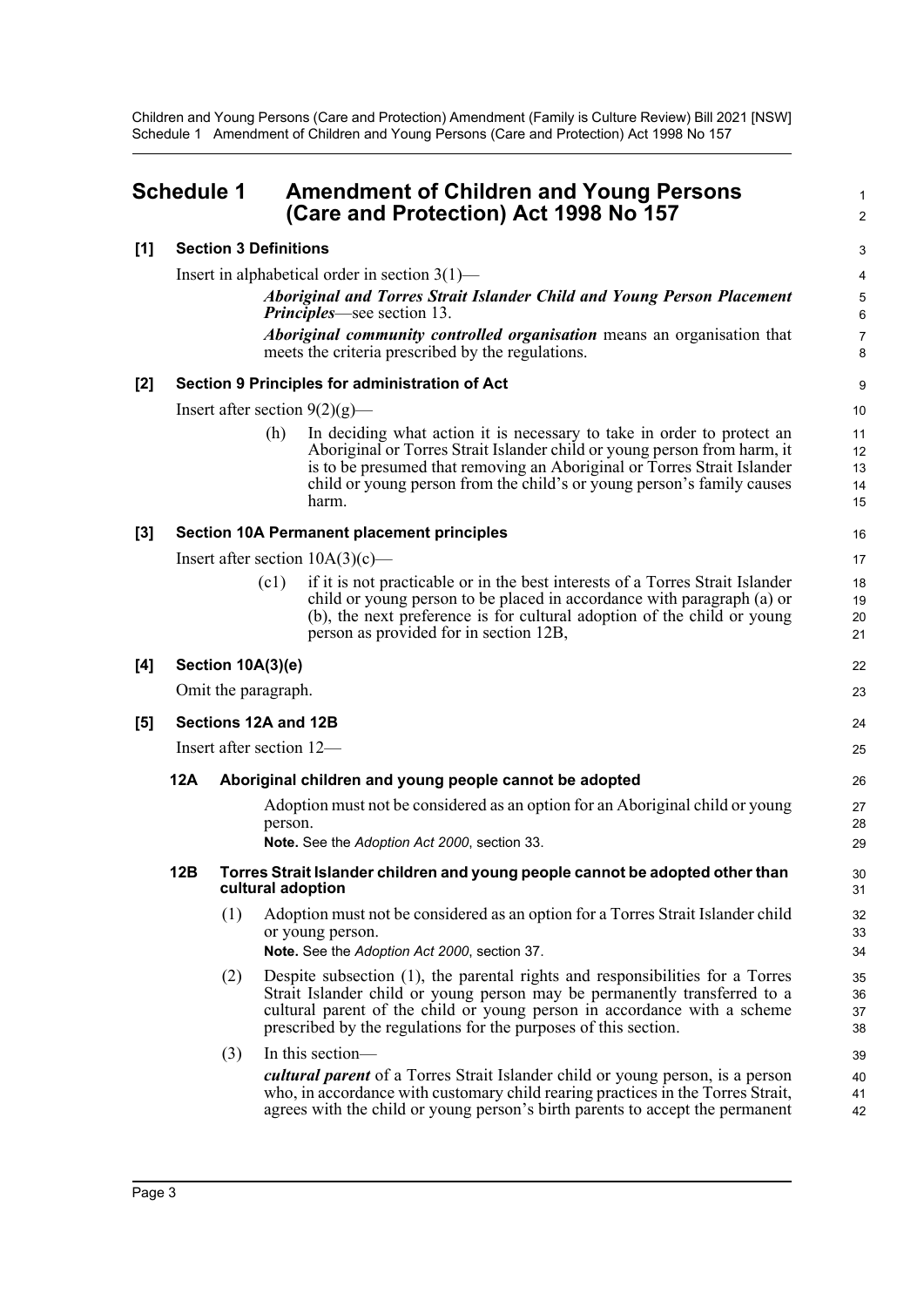transfer of the parental rights and responsibility for the child or young person from the birth parents.

1 2

24 25

47

#### **[6] Section 13 Aboriginal and Torres Strait Islander Child and Young Person Placement Principles**

Insert before section 13(1)—

- (1A) In the application of this Act to matters involving Aboriginal or Torres Strait Islander children and young people, all decision makers must apply each of the following elements of the Aboriginal and Torres Strait Islander Child and Young Person Placement Principles that are relevant to the decision being made—
	- (a) **prevention**, which recognises that children and young people should be brought up by their own family and community,
	- (b) **partnership**, which recognises that Aboriginal or Torres Strait Islander community representatives should be involved in all decision making concerning the protection of children and young people,
	- (c) **placement**, which deals with where a child or young person should be placed if removed from their family,
	- (d) **participation**, which aims to ensure that children and young persons and their parents participate in all decision-making concerning the protection of the child or young person,
	- (e) **connection,** which recognises that a child or young person in out-of-home care must be supported to maintain their connection to their family, community and culture.

#### **[7] Sections 13A–13C**

Insert after section 13—

#### **13A Aboriginal and Torres Strait Islander family support**

- (1) It is acknowledged that the placement of Aboriginal or Torres Strait Islander children or young persons in out-of-home care can have serious negative consequences for the children or young persons concerned, their families and the indigenous community as a whole.
- (2) Consequently, it is a principle to be applied in the administration of this Act that the Secretary is to take active steps to reduce the need for Aboriginal or Torres Strait Islander children and young people to be removed from their families and placed in out-of-home care.
- (3) Without limiting the general application of the principle in subsection (2), the Secretary must take active steps to reduce the need for Aboriginal or Torres Strait Islander children and young people to be removed from their families and placed in out-of-home care, when exercising functions and powers under this Act including, but not limited to functions and powers under section 17, 37, 63 or 85.
- (4) Active steps, for the purposes of this section, must be tailored to the circumstances of the individual child or young person and their family and include, but are not limited to—
	- (a) the provision of family support services that are— (i) accessible, and 44 45
		- (ii) adequately resourced, and 46
		- (iii) culturally appropriate, and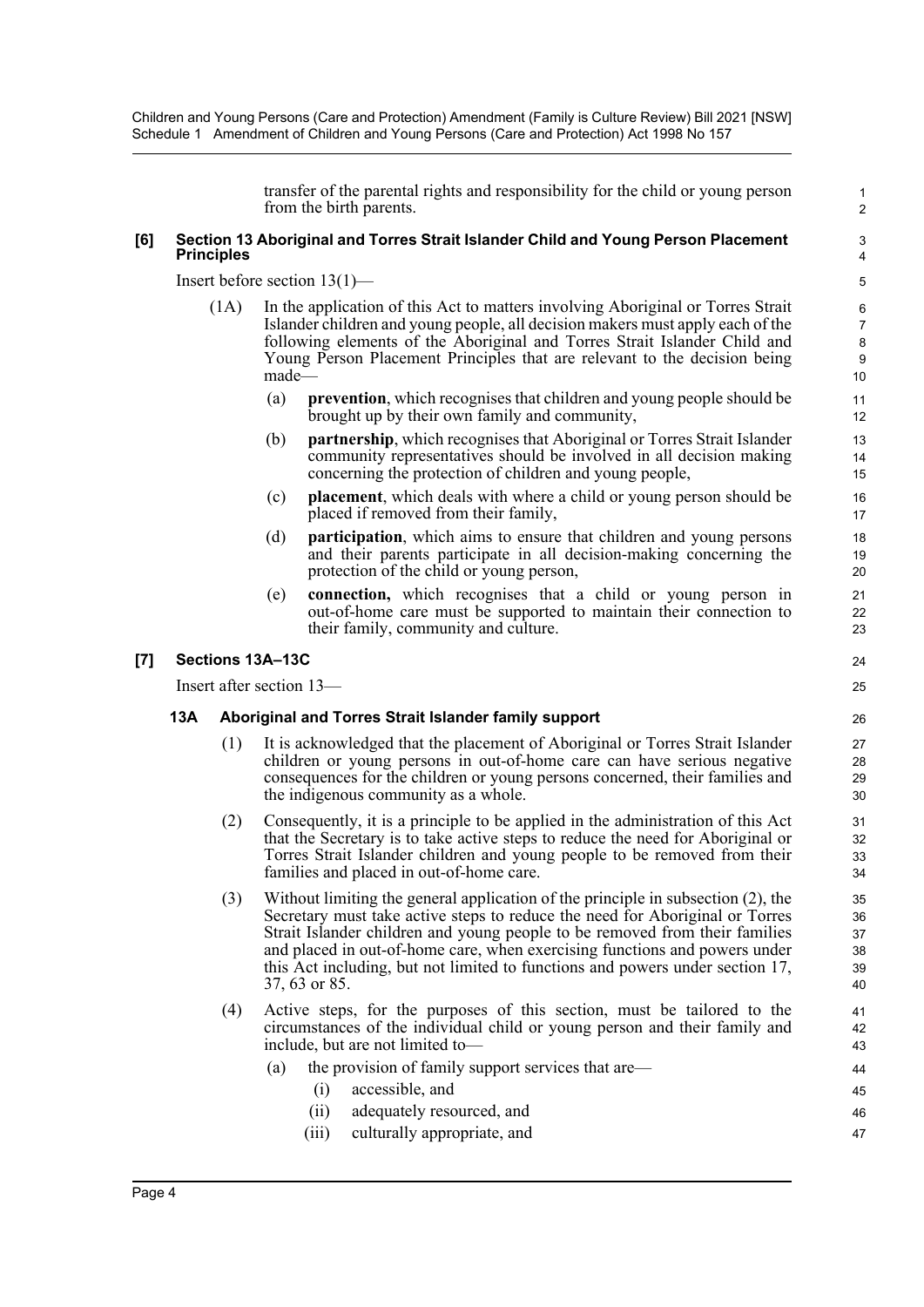|     |     |     | (iv)       | so far as is practicable, designed and delivered by Aboriginal or<br>Torres Strait Islander community controlled organisations, and                                                                                                                                                                                                                     | $\mathbf 1$<br>$\overline{2}$ |
|-----|-----|-----|------------|---------------------------------------------------------------------------------------------------------------------------------------------------------------------------------------------------------------------------------------------------------------------------------------------------------------------------------------------------------|-------------------------------|
|     |     | (b) |            | considering the use of-                                                                                                                                                                                                                                                                                                                                 | $\ensuremath{\mathsf{3}}$     |
|     |     |     | (i)        | parent responsibility contracts as provided for in Chapter 4, Part<br>3, Division 2, and                                                                                                                                                                                                                                                                | $\overline{\mathbf{4}}$<br>5  |
|     |     |     | (ii)       | parent capacity orders as provided for in Chapter 5, Part 3, and                                                                                                                                                                                                                                                                                        | $\,6$                         |
|     |     |     | (iii)      | temporary care arrangements as provided for in Chapter 8, Part 3,<br>Division 1, and                                                                                                                                                                                                                                                                    | $\boldsymbol{7}$<br>$\bf 8$   |
|     |     | (c) |            | other steps prescribed by the regulations.                                                                                                                                                                                                                                                                                                              | $\boldsymbol{9}$              |
| 13B |     |     |            | <b>Declaration by Children's Court</b>                                                                                                                                                                                                                                                                                                                  | 10                            |
|     | (1) |     |            | A relative of an Aboriginal or Torres Strait Islander child or young person may<br>apply to the Children's Court for a declaration that the Secretary has failed to<br>take active steps under section 13A to reduce the need for the child or young<br>person to be removed from the child or young person's family and placed in<br>out-of-home care. | 11<br>12<br>13<br>14<br>15    |
|     | (2) |     |            | If the Children's Court is satisfied that the Secretary has failed to take active<br>steps under section 13A to reduce the need for the child or young person to be<br>removed from the child or young person's family and placed in out-of-home<br>care, the Children's Court may make a declaration to that effect.                                   | 16<br>17<br>18<br>19          |
|     | (3) |     | following— | A declaration by the Children's Court under this section may include the                                                                                                                                                                                                                                                                                | 20<br>21                      |
|     |     | (a) |            | the ways in which the Secretary has failed to take active steps in relation<br>to the particular child or young person,                                                                                                                                                                                                                                 | 22<br>23                      |
|     |     | (b) |            | other things the Secretary could have done to fulfil their duty to take<br>active steps in relation to the particular child or young person.                                                                                                                                                                                                            | 24<br>25                      |
|     | (4) |     |            | An application may be made under this section—                                                                                                                                                                                                                                                                                                          | 26                            |
|     |     | (a) |            | in connection with proceedings for-                                                                                                                                                                                                                                                                                                                     | 27                            |
|     |     |     | (i)        | a care order under Chapter 5, Part 2, or                                                                                                                                                                                                                                                                                                                | 28                            |
|     |     |     | (ii)       | a parent capacity order under Chapter 5, Part 3, or                                                                                                                                                                                                                                                                                                     | 29                            |
|     |     | (b) |            | at another time.                                                                                                                                                                                                                                                                                                                                        | 30                            |
| 13C |     |     |            | <b>Reporting responsibilities of Minister</b>                                                                                                                                                                                                                                                                                                           | 31                            |
|     | (1) |     |            | Within 12 months after the commencement of section 13A, the Minister is to<br>table in both houses of Parliament a plan that sets out the following—                                                                                                                                                                                                    | 32<br>33                      |
|     |     | (a) |            | the active steps that will be taken under section 13A to provide family<br>support services to Aboriginal and Torres Strait Islander families and<br>communities,                                                                                                                                                                                       | 34<br>35<br>36                |
|     |     | (b) |            | how the active steps to be taken under section 13A will be delivered,                                                                                                                                                                                                                                                                                   | 37                            |
|     |     | (c) |            | how the active steps to be taken under section 13A will be funded.                                                                                                                                                                                                                                                                                      | 38                            |
|     | (2) |     |            | On or before 1 April and 1 October each year, the Minister is to table a report<br>in both houses of Parliament setting out the following for the preceding<br>reporting period—                                                                                                                                                                        | 39<br>40<br>41                |
|     |     | (a) | (1),       | the Government's achievements against the plan required by subsection                                                                                                                                                                                                                                                                                   | 42<br>43                      |
|     |     | (b) |            | the Aboriginal community controlled organisations that have been<br>funded to deliver services under the plan required by subsection (1) and<br>the amount of funding each organisation has received,                                                                                                                                                   | 44<br>45<br>46                |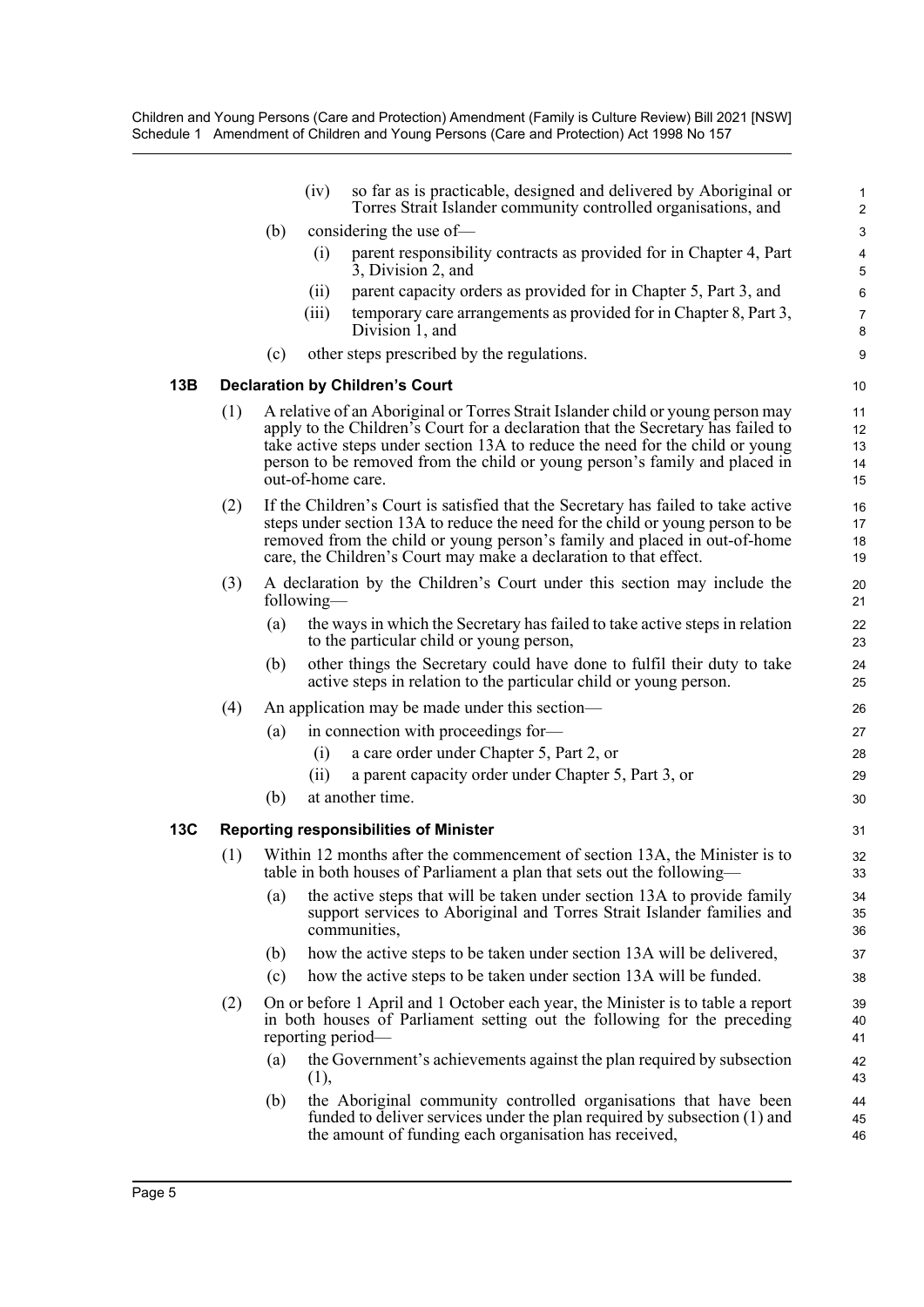|     |      |                     | (c)          | the actions the Minister has taken to engage with Aboriginal and Torres<br>Strait Islander people to negotiate and agree on the implementation of<br>programs and strategies that promote self-determination as provided for<br>in section 11, | 1<br>$\overline{\mathbf{c}}$<br>3<br>4 |
|-----|------|---------------------|--------------|------------------------------------------------------------------------------------------------------------------------------------------------------------------------------------------------------------------------------------------------|----------------------------------------|
|     |      |                     | (d)          | the means approved by the Minister under section 12 for Aboriginal and<br>Torres Strait Islander families, kinship groups, representative<br>organisations and communities to participate in-                                                  | 5<br>6<br>7                            |
|     |      |                     |              | decisions made concerning the placement of Aboriginal and<br>(i)<br>Torres Strait Islander children and young persons in out-of-home<br>care, and                                                                                              | 8<br>9<br>10                           |
|     |      |                     |              | other significant decisions made under this Act that concern<br>(i)<br>Aboriginal or Torres Strait Islander children and young persons,                                                                                                        | 11<br>12                               |
|     |      |                     | (e)          | the Minister's assessment of the effectiveness of the actions reported<br>under paragraphs $(c)$ and $(d)$ ,                                                                                                                                   | 13<br>14                               |
|     |      |                     | (f)          | each declaration given by the Children's Court under section 13B.                                                                                                                                                                              | 15                                     |
|     |      | (3)                 |              | In this section-                                                                                                                                                                                                                               | 16                                     |
|     |      |                     |              | <i>preceding reporting period</i> means the period of 6 months ending on 30 June<br>or 31 December immediately before the report is to be tabled in Parliament.                                                                                | 17<br>18                               |
| [8] |      | <b>Section 61AA</b> |              |                                                                                                                                                                                                                                                | 19                                     |
|     |      |                     |              | Insert after section $61-$                                                                                                                                                                                                                     | 20                                     |
|     | 61AA |                     | young people | Application for care orders-Aboriginal or Torres Strait Islander children and                                                                                                                                                                  | 21<br>22                               |
|     |      | (1)                 |              | This section applies to a care application for an Aboriginal or Torres Strait<br>Islander child or young person other than an application for an emergency care<br>and protection order under section 46.                                      | 23<br>24<br>25                         |
|     |      | (2)                 |              | The requirements imposed by this section are in addition to the other<br>requirements imposed under this Act.                                                                                                                                  | 26<br>27                               |
|     |      | (3)                 |              | The care application must be accompanied by a report that-                                                                                                                                                                                     | 28                                     |
|     |      |                     | (a)          | provides a detailed justification for any removal, and                                                                                                                                                                                         | 29                                     |
|     |      |                     | (b)          | demonstrates the removal is the least intrusive option that could be<br>employed, and                                                                                                                                                          | 30<br>31                               |
|     |      |                     | (c)          | sets out the active steps the Secretary has taken under section 13A to<br>reduce the need for the child or young person to be placed in<br>out-of-home care, including the following—                                                          | 32<br>33<br>34                         |
|     |      |                     |              | family support services that were provided to the child or young<br>(i)<br>person's family,                                                                                                                                                    | 35<br>36                               |
|     |      |                     |              | alternatives to removal that were considered and an explanation<br>(ii)<br>of why the alternatives are not satisfactory.                                                                                                                       | 37<br>38                               |
|     |      | (4)                 |              | The regulations may prescribe information that must be included in a report<br>under subsection $(3)$ .                                                                                                                                        | 39<br>40                               |
| [9] |      |                     |              | Section 63 Evidence of prior alternative action                                                                                                                                                                                                | 41                                     |
|     |      |                     |              | Insert after section $63(1)$ —                                                                                                                                                                                                                 | 42                                     |
|     |      | (1A)                |              | If the Secretary fails to provide the information required by subsection (1) the<br>Children's Court may-                                                                                                                                      | 43<br>44                               |
|     |      |                     | (a)          | dismiss the care application made for the child or young person, or                                                                                                                                                                            | 45                                     |

**[8]**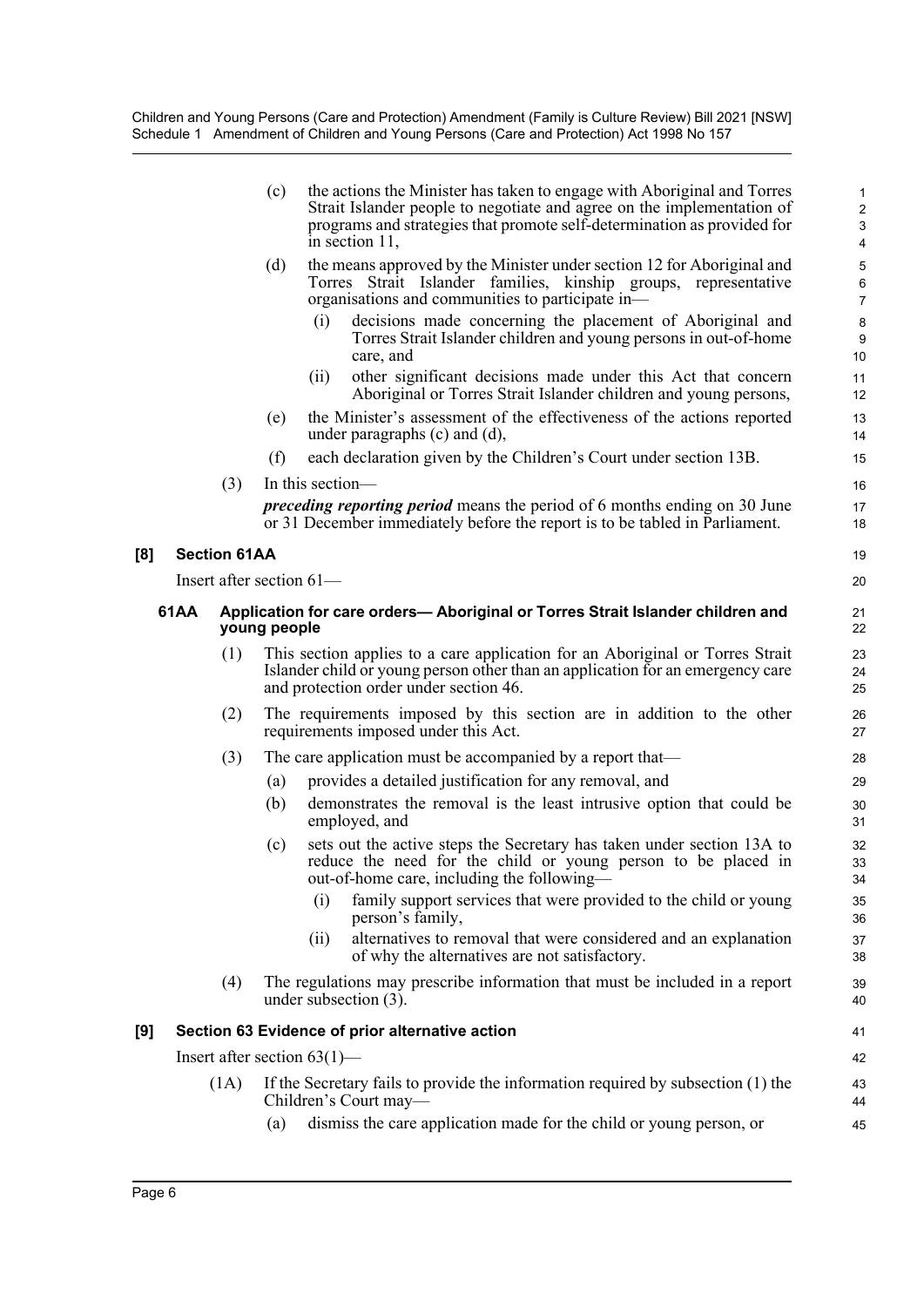|        |             |                          | (b)            | discharge the child or young person who is in the care responsibility of<br>the Secretary from the care responsibility.                                                                                                                                                                                                | 1<br>$\overline{\mathbf{c}}$ |
|--------|-------------|--------------------------|----------------|------------------------------------------------------------------------------------------------------------------------------------------------------------------------------------------------------------------------------------------------------------------------------------------------------------------------|------------------------------|
|        |             | (1B)                     |                | If the Children's Court is satisfied the information provided by the Secretary<br>under subsection (1) demonstrates that alternatives to a care order, including<br>the provision of family support and assistance, were not adequately<br>considered, the Court may—                                                  | 3<br>4<br>5<br>6             |
|        |             |                          | (a)            | dismiss the care application made for the child or young person, or                                                                                                                                                                                                                                                    | 7                            |
|        |             |                          | (b)            | discharge the child or young person who is in the care responsibility of<br>the Secretary from the care responsibility.                                                                                                                                                                                                | 8<br>9                       |
| $[10]$ |             |                          |                | <b>Section 78A Permanency planning</b>                                                                                                                                                                                                                                                                                 | 10                           |
|        |             | Omit section 78A(4).     |                |                                                                                                                                                                                                                                                                                                                        | 11                           |
| [11]   |             | <b>Section 79AA</b>      |                |                                                                                                                                                                                                                                                                                                                        | 12                           |
|        |             | Insert after section 79— |                |                                                                                                                                                                                                                                                                                                                        | 13                           |
|        | <b>79AA</b> |                          | considerations | Aboriginal or Torres Strait Islander children and young people-special                                                                                                                                                                                                                                                 | 14<br>15                     |
|        |             | (1)                      |                | Before making an order under section 79(1)(b), (e) or (f) for an Aboriginal or<br>Torres Strait Islander child or young person, the Children's Court must be<br>satisfied that the Secretary has taken active steps under section 13A to provide<br>support services to the family of the child or young person.       | 16<br>17<br>18<br>19         |
|        |             | (2)                      |                | If the Children's Court is considering making an order under section $79(1)(b)$<br>for an Aboriginal or Torres Strait Islander child or young person the<br>Children's Court must, for the purpose of determining if there are special<br>circumstances under section 79(10), take the following matters into account— | 20<br>21<br>22<br>23         |
|        |             |                          | (a)            | the steps the Secretary has taken under section 13A to provide support<br>services to the family of the child or young person,                                                                                                                                                                                         | 24<br>25                     |
|        |             |                          | (b)            | the availability of other support services that are reasonably required to<br>support the restoration of the child or young person to the child or young<br>person's parents.                                                                                                                                          | 26<br>27<br>28               |
| $[12]$ |             |                          |                | Section 83 Preparation of permanency plan                                                                                                                                                                                                                                                                              | 29                           |
|        |             |                          |                | Omit section 83(4), note. Insert instead—                                                                                                                                                                                                                                                                              | 30                           |
|        |             |                          |                | Note 1— Section 12A provides that adoption must not be considered as an option for<br>Aboriginal children and young people.                                                                                                                                                                                            | 31<br>32                     |
|        |             |                          |                | Note 2- Section 12B provides that adoption, other than cultural adoption, must not be<br>considered as an option for Torres Strait Islander children and young people.                                                                                                                                                 | 33<br>34                     |
| $[13]$ |             | Section 83(5)            |                |                                                                                                                                                                                                                                                                                                                        | 35                           |
|        |             |                          |                | Omit subsections $(5)$ – $(9)$ . Insert instead–                                                                                                                                                                                                                                                                       | 36                           |
|        |             | (5)                      |                | In this section and section 83A—                                                                                                                                                                                                                                                                                       | 37                           |
|        |             |                          |                | <i>parent</i> , in relation to a child or young person, means—                                                                                                                                                                                                                                                         | 38                           |
|        |             |                          | (a)            | the birth parent of the child or young person, or                                                                                                                                                                                                                                                                      | 39                           |
|        |             |                          | (b)            | if the child or young person has been adopted—the adoptive parent of<br>the child or young person.                                                                                                                                                                                                                     | 40<br>41                     |
|        |             |                          |                | reasonable period means a period-                                                                                                                                                                                                                                                                                      | 42                           |
|        |             |                          | (a)            | not more than 24 months, or                                                                                                                                                                                                                                                                                            | 43                           |
|        |             |                          | (b)            | if the child or young person is an Aboriginal or a Torres Strait<br>Islander—not more than 48 months.                                                                                                                                                                                                                  | 44<br>45                     |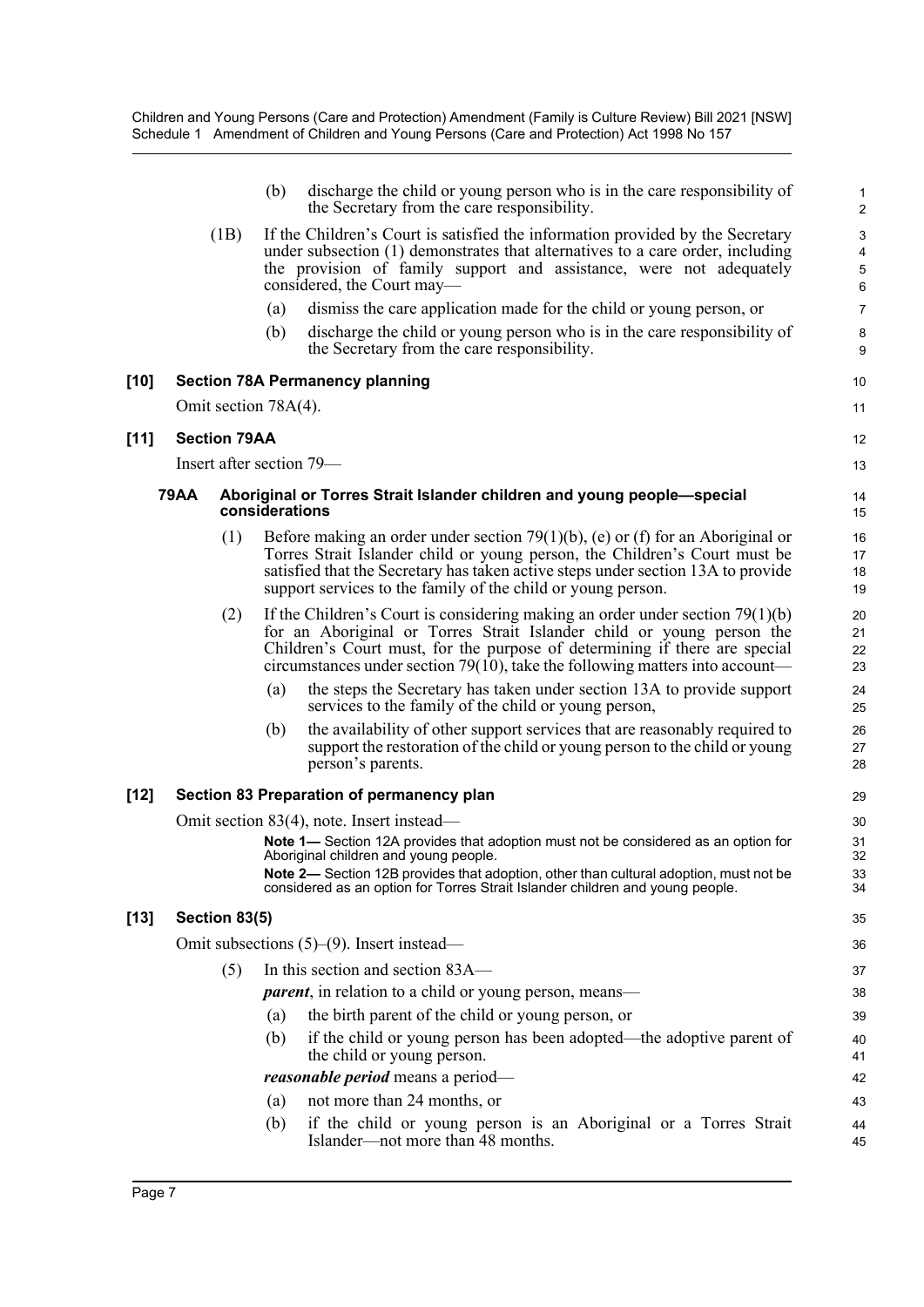| $[14]$ | <b>Section 83A</b> |     |                                                                                                                                                                                                                                                                                                                                |                                |  |  |  |
|--------|--------------------|-----|--------------------------------------------------------------------------------------------------------------------------------------------------------------------------------------------------------------------------------------------------------------------------------------------------------------------------------|--------------------------------|--|--|--|
|        |                    |     | Insert after section 83—                                                                                                                                                                                                                                                                                                       | $\overline{2}$                 |  |  |  |
|        | 83A                |     | Consideration of permanency plan by Children's Court                                                                                                                                                                                                                                                                           | 3                              |  |  |  |
|        |                    | (1) | The Children's Court is to decide whether to accept the Secretary's<br>assessment, under section 83, of whether or not there is a realistic possibility<br>of restoration within a reasonable period—                                                                                                                          | 4<br>$\sqrt{5}$<br>$\,6\,$     |  |  |  |
|        |                    |     | for a child who is less than 2 years of age on the date the Children's<br>(a)<br>Court makes an interim order allocating parental responsibility for the<br>child to a person other than a parent—within 6 months after the<br>Children's Court makes the interim order, and                                                   | $\overline{7}$<br>8<br>9<br>10 |  |  |  |
|        |                    |     | for a child or young person who is 2 or more years of age on the date the<br>(b)<br>Children's Court makes an interim order allocating parental<br>responsibility for the child or young person to a person other than a<br>parent—within 12 months after the Children's Court makes the interim<br>order.                     | 11<br>12<br>13<br>14<br>15     |  |  |  |
|        |                    | (2) | Despite subsection (1), the Children's Court may extend, by up to 3 months,<br>the period in which it is to decide if it will accept the Secretary's assessment<br>of whether or not there is a realistic possibility of restoration if, having regard<br>to the circumstances of the case, the Children's Court considers it— | 16<br>17<br>18<br>19           |  |  |  |
|        |                    |     | (a)<br>appropriate, and                                                                                                                                                                                                                                                                                                        | 20                             |  |  |  |
|        |                    |     | (b)<br>in the best interests of the child or young person.                                                                                                                                                                                                                                                                     | 21                             |  |  |  |
|        |                    | (3) | If the Children's Court does not accept the Secretary's assessment, the<br>Children's Court may direct the Secretary to prepare a different permanency<br>plan.                                                                                                                                                                | 22<br>23<br>24                 |  |  |  |
|        |                    | (4) | The Children's Court must not make a final care order for a child or young<br>person who is not an Aboriginal or a Torres Strait Islander unless it expressly<br>$finds$ —                                                                                                                                                     | 25<br>26<br>27                 |  |  |  |
|        |                    |     | permanency planning for the child or young person has been<br>(a)<br>appropriately and adequately addressed, and                                                                                                                                                                                                               | 28<br>29                       |  |  |  |
|        |                    |     | (b)<br>prior to approving a permanency plan involving restoration, there is a<br>realistic possibility of restoration within a reasonable period, having<br>regard to-                                                                                                                                                         | 30<br>31<br>32                 |  |  |  |
|        |                    |     | (i)<br>the circumstances of the child or young person, and                                                                                                                                                                                                                                                                     | 33                             |  |  |  |
|        |                    |     | the evidence, if any, that the child or young person's parents are<br>(ii)<br>likely to be able to satisfactorily address the issues that have led<br>to the removal of the child or young person from their care.                                                                                                             | 34<br>35<br>36                 |  |  |  |
|        |                    | (5) | For a child or young person who is an Aboriginal or a Torres Strait Islander,<br>the Children's Court must not make a final care order unless it expressly<br>$finds$ —                                                                                                                                                        | 37<br>38<br>39                 |  |  |  |
|        |                    |     | (a)<br>permanency planning for the child or young person has been<br>appropriately and adequately addressed, and                                                                                                                                                                                                               | 40<br>41                       |  |  |  |
|        |                    |     | (b)<br>all efforts have been exhausted to facilitate placement with a member of<br>the child's or young person's extended family or kinship group, as<br>recognised by the Aboriginal or Torres Strait Islander community to<br>which the child or young person belongs, and                                                   | 42<br>43<br>44<br>45           |  |  |  |
|        |                    |     | prior to approving a permanency plan that does not involve restoration,<br>(c)<br>there is no realistic possibility of restoration within a reasonable period,<br>having regard to the following—                                                                                                                              | 46<br>47<br>48                 |  |  |  |
|        |                    |     |                                                                                                                                                                                                                                                                                                                                |                                |  |  |  |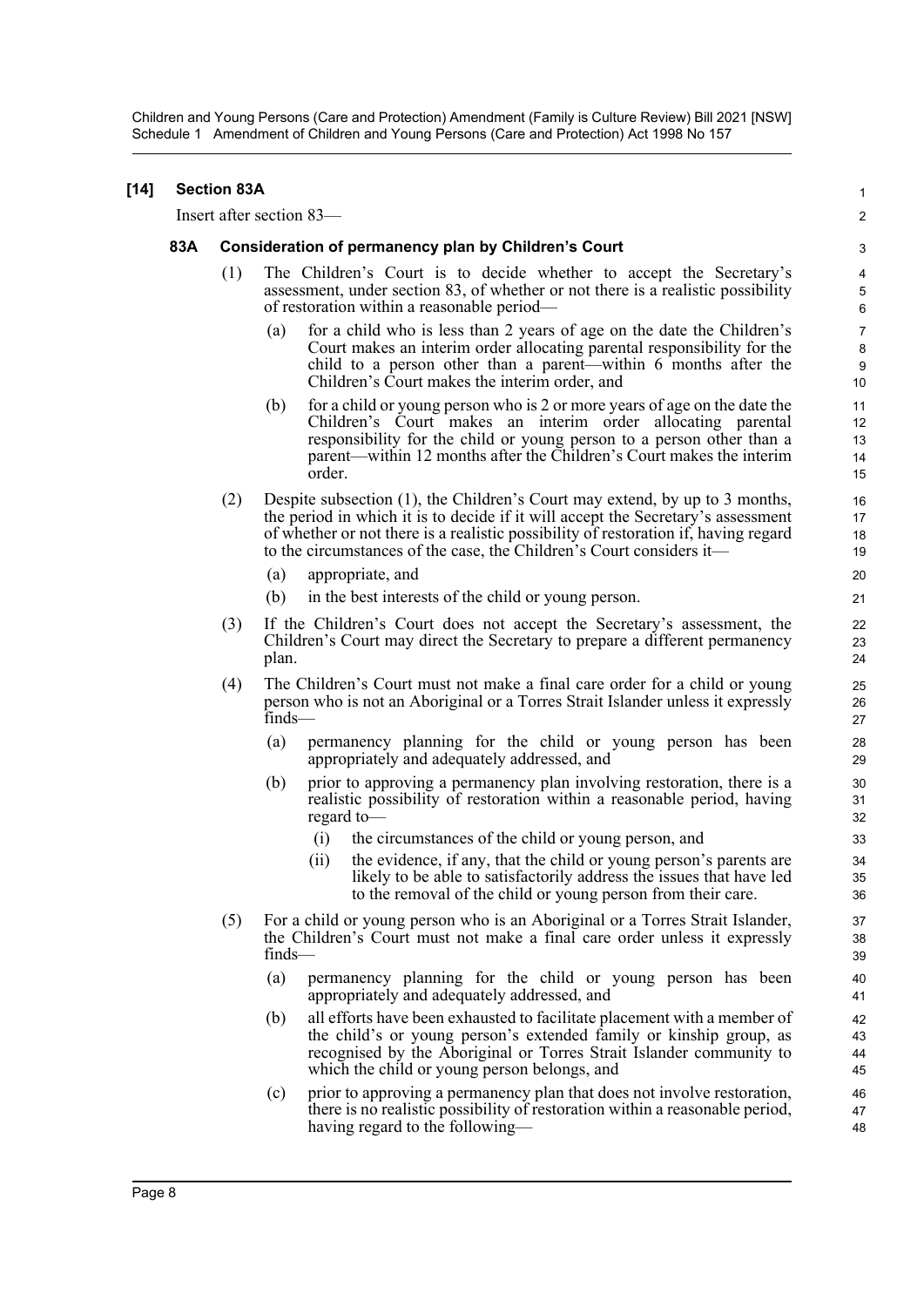|        |                                | the circumstances of the child or young person,<br>(i)                                                                                                                                                                                                                                              |
|--------|--------------------------------|-----------------------------------------------------------------------------------------------------------------------------------------------------------------------------------------------------------------------------------------------------------------------------------------------------|
|        |                                | (ii)<br>the evidence, if any, that the child's or young person's parents, if<br>given appropriate family support as provided for in section 13A,<br>are likely to be able to satisfactorily address the issues that have<br>led to the removal of the child or young person from their care,<br>and |
|        | (d)                            | the permanency plan includes a cultural plan that explicitly states how<br>it will support continuing contact with the child's or young person's<br>Aboriginal or Torres Strait Islander family, community and culture, and                                                                         |
|        | (e)                            | the permanency plan has been approved by a recognised Aboriginal<br>community controlled organisation.                                                                                                                                                                                              |
| (6)    | understand-                    | For the purposes of subsections $(4)(a)$ and $(5)(a)$ , the permanency plan need<br>not provide details as to the exact long term placement for the child or young<br>person but must contain sufficient detail to allow the Children's Court to                                                    |
|        | (a)                            | the child's or young person's needs, and                                                                                                                                                                                                                                                            |
|        | (b)                            | how the child's or young person's needs will be met.                                                                                                                                                                                                                                                |
| (7)    |                                | A permanency plan is of no effect until approved by the Children's Court.<br>Note— The terms parent and reasonable period are defined in section 83(5).                                                                                                                                             |
| $[15]$ |                                | Section 87 Making of orders that have a significant impact on persons                                                                                                                                                                                                                               |
|        | Insert after section $87(2)$ — |                                                                                                                                                                                                                                                                                                     |
| (2A)   |                                | If the child or young person the subject of application is an Aboriginal or a<br>Torres Strait Islander, the Children's Court must—                                                                                                                                                                 |
|        | (a)                            | consider the effect of the order on the relevant Aboriginal or Torres<br>Strait Islander community, and                                                                                                                                                                                             |
|        | (b)                            | provide an opportunity to be heard to-                                                                                                                                                                                                                                                              |
|        |                                | a representative of the relevant community, or<br>(i)                                                                                                                                                                                                                                               |
|        |                                | a member of a recognised Aboriginal community controlled<br>(ii)<br>organisation with a relevant connection to the relevant<br>community.                                                                                                                                                           |
|        |                                | $(2D)$ Deculations may be made for the numerous of subsection $(2\Lambda)(\Lambda)$ for the                                                                                                                                                                                                         |

- (2B) Regulations may be made, for the purposes of subsection (2A)(b), for the following—
	- (a) the remuneration of individuals who are heard by the Children's Court,
	- (b) the payment of the reasonable expenses incurred by an individual who is heard by the Children's Court.

#### **[16] Section 93 General nature of proceedings**

Insert after section 93(3)—

- (3A) The Children's Court may make a determination under subsection (3)—
	- (a) if both of the following apply—
		- (i) a party to the proceeding applies for the rules of evidence to apply to the proof of a fact,
		- (ii) the court is of the view that proof of that fact is or will be significant to the determination of the proceedings, or
		- (b) if the court is otherwise of the view that it is in the interests of justice to direct that the rules of evidence apply to the proceedings or part of the proceedings.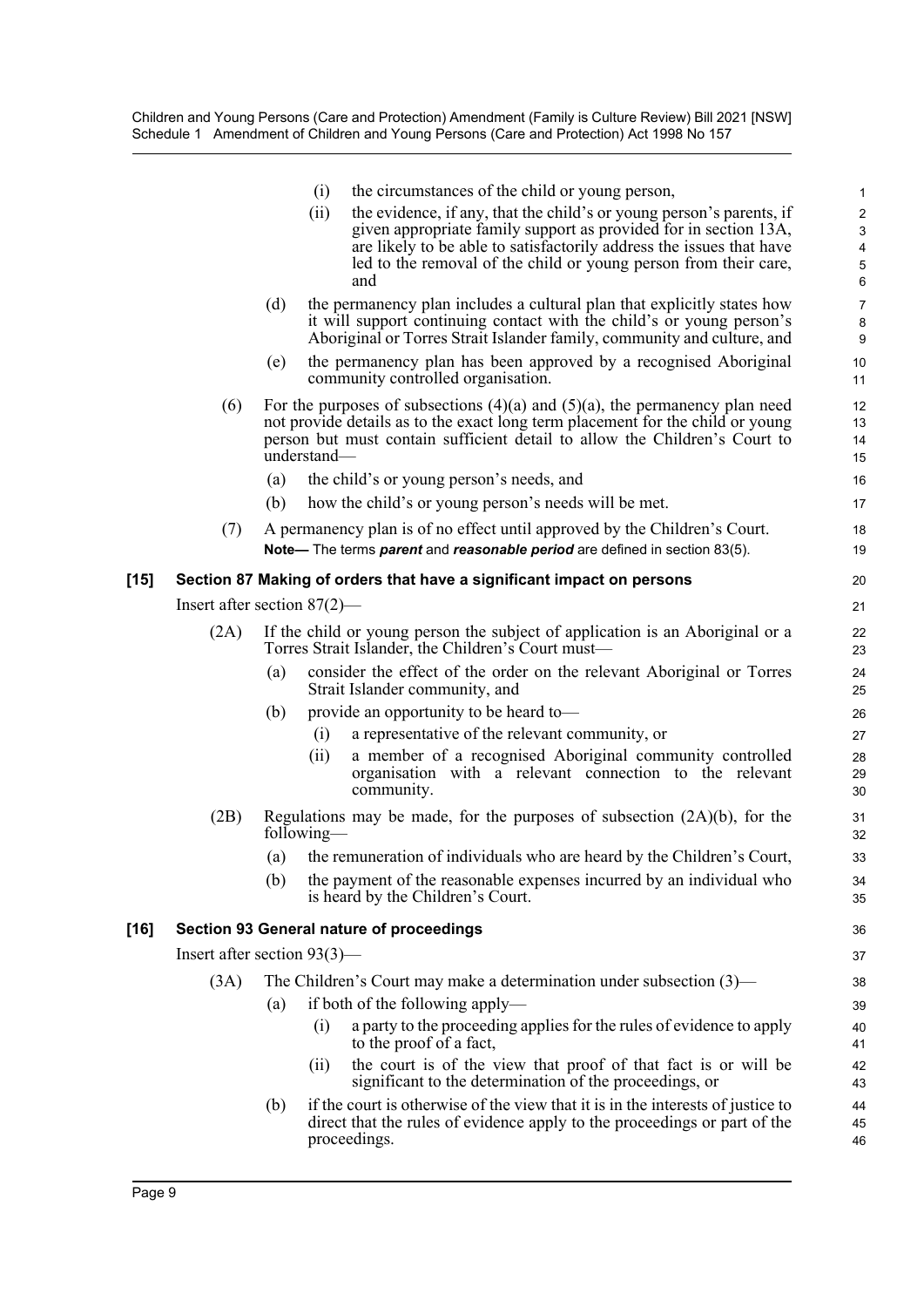| $[17]$ |             | <b>Section 93AA</b>      |                                                                                                               |                                                                                                                                                                                                                                                                                                                                                                                                                                                         | $\mathbf{1}$                     |  |  |  |
|--------|-------------|--------------------------|---------------------------------------------------------------------------------------------------------------|---------------------------------------------------------------------------------------------------------------------------------------------------------------------------------------------------------------------------------------------------------------------------------------------------------------------------------------------------------------------------------------------------------------------------------------------------------|----------------------------------|--|--|--|
|        |             | Insert after section 93- |                                                                                                               |                                                                                                                                                                                                                                                                                                                                                                                                                                                         | $\boldsymbol{2}$                 |  |  |  |
|        | <b>93AA</b> |                          | General principle for proceedings concerning Aboriginal or Torres Strait<br>Islander children or young people |                                                                                                                                                                                                                                                                                                                                                                                                                                                         |                                  |  |  |  |
|        |             | (1)                      |                                                                                                               | In any proceedings before the Children's Court concerning Aboriginal or<br>Torres Strait Islander children or young people, the Children's Court must—                                                                                                                                                                                                                                                                                                  | 5<br>$\,6\,$                     |  |  |  |
|        |             |                          | (a)                                                                                                           | presume that the removal of a child or young person from their family<br>or community causes harm including the serious harm arising from<br>disrupting the child or young person's connection to his or her culture,<br>and                                                                                                                                                                                                                            | $\overline{7}$<br>8<br>9<br>10   |  |  |  |
|        |             |                          | (b)                                                                                                           | actively consider the Aboriginal and Torres Strait Islander Child and<br>Young Person Placement Principles.                                                                                                                                                                                                                                                                                                                                             | 11<br>12                         |  |  |  |
|        |             | (2)                      |                                                                                                               | The presumption in subsection $(1)(a)$ is rebuttable.                                                                                                                                                                                                                                                                                                                                                                                                   | 13                               |  |  |  |
|        |             | (3)                      |                                                                                                               | When giving its reasons for a decision under Chapter 5 that involves an<br>Aboriginal or Torres Strait Islander child or young person, the Children's<br>Court must set out the following—                                                                                                                                                                                                                                                              | 14<br>15<br>16                   |  |  |  |
|        |             |                          | (a)                                                                                                           | how the presumption in subsection $(1)(a)$ has been considered,                                                                                                                                                                                                                                                                                                                                                                                         | 17                               |  |  |  |
|        |             |                          | (b)                                                                                                           | if the presumption in subsection $(1)(a)$ has been rebutted—the grounds<br>for the rebuttal,                                                                                                                                                                                                                                                                                                                                                            | 18<br>19                         |  |  |  |
|        |             |                          | (c)                                                                                                           | how the following have been applied—                                                                                                                                                                                                                                                                                                                                                                                                                    | 20                               |  |  |  |
|        |             |                          |                                                                                                               | the Aboriginal and Torres Strait Islander Child and Young Person<br>(i)<br>Placement Principles,                                                                                                                                                                                                                                                                                                                                                        | 21<br>22                         |  |  |  |
|        |             |                          |                                                                                                               | the principle of self-determination as provided for in section 11,<br>(i)                                                                                                                                                                                                                                                                                                                                                                               | 23                               |  |  |  |
|        |             |                          |                                                                                                               | the principle of participation as set out in section 12.<br>(iii)                                                                                                                                                                                                                                                                                                                                                                                       | 24                               |  |  |  |
| [18]   |             |                          |                                                                                                               | Section 105 Publication of names and identifying information                                                                                                                                                                                                                                                                                                                                                                                            | 25                               |  |  |  |
|        |             |                          |                                                                                                               | Insert after section $105(5)$ —                                                                                                                                                                                                                                                                                                                                                                                                                         | 26                               |  |  |  |
|        |             | (5A)                     |                                                                                                               | Despite subsection $(5)$ , it is a defence to prosecution for an offence under<br>subsection (2) if it is proved that the person who published or broadcast the<br>name of a child or young person acted in good faith and—                                                                                                                                                                                                                             | 27<br>28<br>29                   |  |  |  |
|        |             |                          | (a)                                                                                                           | to promote the safety, welfare or well-being of the child or young<br>person, or                                                                                                                                                                                                                                                                                                                                                                        | 30<br>31                         |  |  |  |
|        |             |                          | (b)                                                                                                           | otherwise in the public interest.                                                                                                                                                                                                                                                                                                                                                                                                                       | 32                               |  |  |  |
| [19]   |             |                          |                                                                                                               | Section 106A Admissibility of certain other evidence                                                                                                                                                                                                                                                                                                                                                                                                    | 33                               |  |  |  |
|        |             |                          |                                                                                                               | Omit section 106A(1). Insert instead—                                                                                                                                                                                                                                                                                                                                                                                                                   | 34                               |  |  |  |
|        |             | (1)                      |                                                                                                               | The Children's Court must admit in proceedings before it any evidence<br>adduced that a parent or primary care-giver of a child or young person the<br>subject of a care application is a person who has been named or otherwise<br>identified by the coroner or a police officer, whether by use of the term "person<br>of interest" or otherwise, as a person who may have been involved in causing<br>a reviewable death of a child or young person. | 35<br>36<br>37<br>38<br>39<br>40 |  |  |  |
| [20]   |             |                          |                                                                                                               | Section 248A Collection of information by Secretary and Children's Court                                                                                                                                                                                                                                                                                                                                                                                | 41                               |  |  |  |
|        |             |                          |                                                                                                               | Insert after section $248A(3)$ —                                                                                                                                                                                                                                                                                                                                                                                                                        | 42                               |  |  |  |
|        |             | (4)                      |                                                                                                               | If information is made publicly available in accordance with regulations made<br>under subsection $(2)(c)$ , the information must be made available in a way that                                                                                                                                                                                                                                                                                       | 43<br>44                         |  |  |  |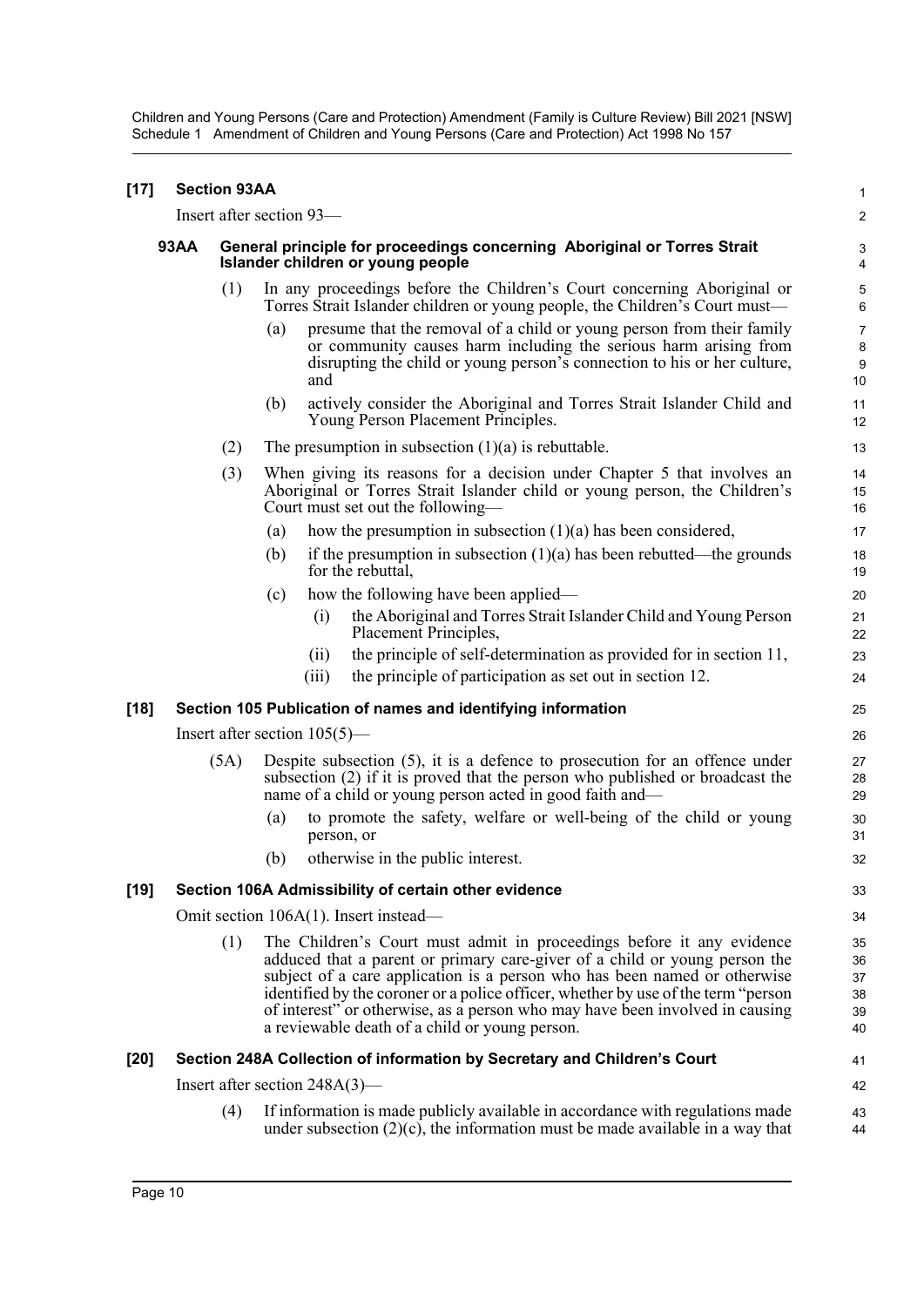|        |                                |                   | ensures the identity of a person to whom the information relates must not be<br>readily ascertainable.                                                                                                                                                     | $\mathbf{1}$<br>$\overline{2}$ |
|--------|--------------------------------|-------------------|------------------------------------------------------------------------------------------------------------------------------------------------------------------------------------------------------------------------------------------------------------|--------------------------------|
| $[21]$ | <b>Section 264 Regulations</b> |                   |                                                                                                                                                                                                                                                            | 3                              |
|        |                                |                   | Insert after section $264(1A)(1)$ —                                                                                                                                                                                                                        | 4                              |
|        |                                | (m)               | the recognition, for the purposes of section $83A(5)(e)$ and $87(2A)(b)(ii)$ ,<br>of Aboriginal community controlled organisations.                                                                                                                        | $\mathbf 5$<br>$\,6\,$         |
| [22]   |                                |                   | Schedule 3 Savings, transitional and other provisions                                                                                                                                                                                                      | $\overline{7}$                 |
|        |                                |                   | Insert at the end of the Schedule, with appropriate Part and clause numbering—                                                                                                                                                                             | 8                              |
|        | <b>Part</b>                    |                   | <b>Provisions consequent on enactment of Children</b><br>and Young Persons (Care and Protection)<br><b>Amendment (Family is Culture Review) Act 2021</b>                                                                                                   | 9<br>10<br>11                  |
|        |                                | <b>Definition</b> |                                                                                                                                                                                                                                                            | 12                             |
|        |                                |                   | In this Part-                                                                                                                                                                                                                                              | 13                             |
|        |                                |                   | <b>amending Act</b> means the Children and Young Persons (Care and Protection)<br>Amendment (Family is Culture Review) Act 2021.                                                                                                                           | 14<br>15                       |
|        |                                |                   | Pending proceedings before the Children's Court                                                                                                                                                                                                            | 16                             |
|        |                                |                   | Sections 61AA, 63(1A) and (1B), 79AA, 93(3A) and 93AA, as inserted by the<br>amending Act, extend to proceedings before the Children's Court that were<br>pending, but not finally determined, immediately before the commencement<br>of the amending Act. | 17<br>18<br>19<br>20           |
|        |                                |                   | <b>Permanency planning</b>                                                                                                                                                                                                                                 | 21                             |
|        |                                |                   | Section $83(5)$ , as substituted by the amending Act, applies to an application<br>before the Children's Court that was pending, but not finally determined,<br>immediately before the commencement of the section.                                        | 22<br>23<br>24                 |
|        |                                |                   | Pending applications before the Children's Court                                                                                                                                                                                                           | 25                             |
|        |                                |                   | Sections 83A and $87(2A)$ , as inserted by the amending Act, extend to an<br>application before the Children's Court that was pending, but not finally<br>determined, immediately before the commencement of the amending Act.                             | 26<br>27<br>28                 |
|        |                                |                   | Publication of names and identifying information                                                                                                                                                                                                           | 29                             |
|        |                                |                   | Section 105(5A), as inserted by the amending Act, does not apply to a<br>publication or broadcast made before the commencement of the section.                                                                                                             | 30<br>31                       |
|        |                                |                   | Admissibility of certain evidence                                                                                                                                                                                                                          | 32                             |
|        |                                |                   | Section $106A(1)$ , as amended by the amending Act, extends to proceedings<br>before the Children's Court that were pending, but not finally determined,<br>immediately before the commencement of the amendment.                                          | 33<br>34<br>35                 |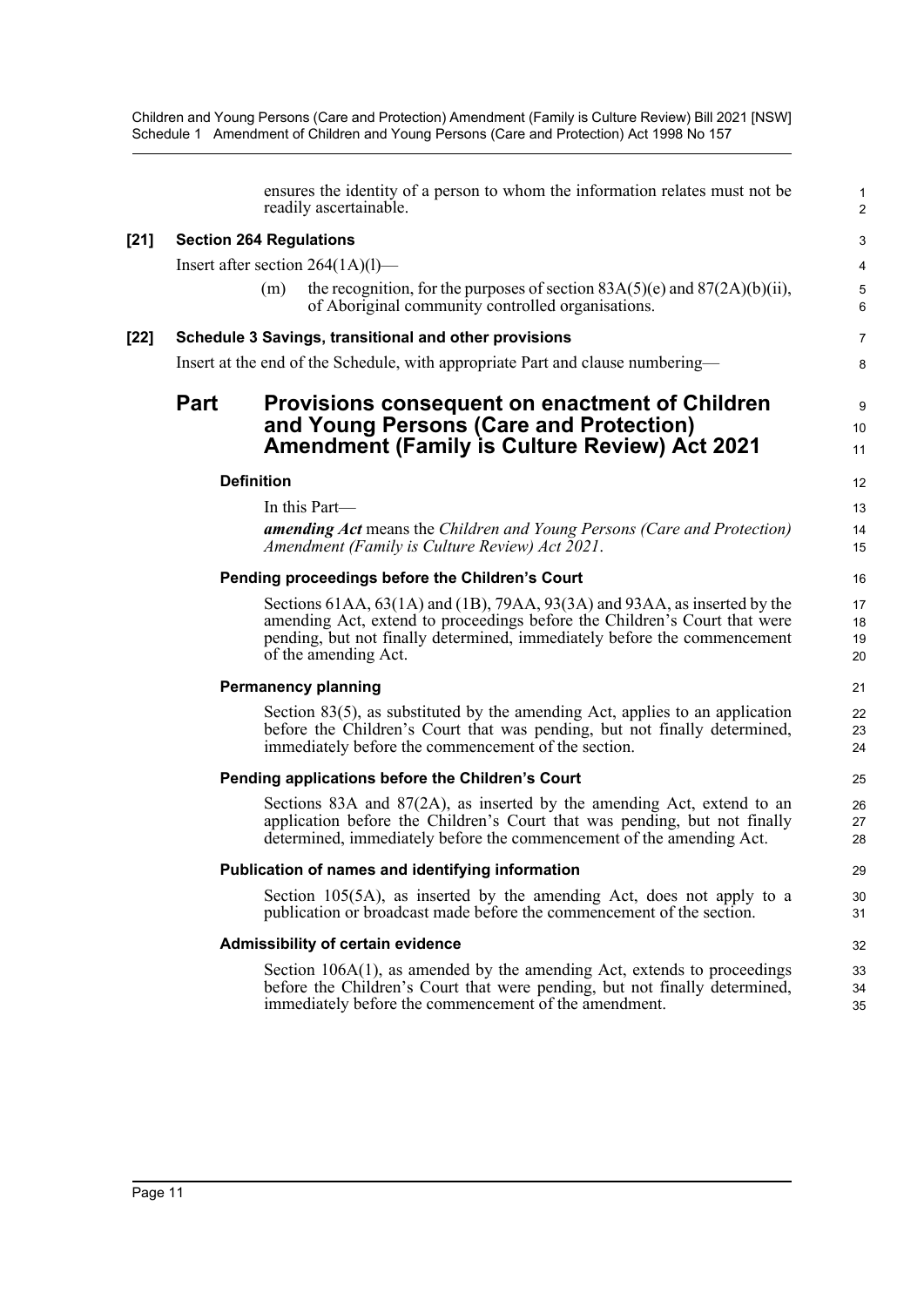## <span id="page-16-0"></span>**Schedule 2 Amendment of Children and Young Persons (Care and Protection) Regulation 2012**

|     | (Care and Protection) Regulation 2012                                                                                                                                           | $\overline{2}$                 |
|-----|---------------------------------------------------------------------------------------------------------------------------------------------------------------------------------|--------------------------------|
| [1] | Clause 49 Determination of application for accreditation                                                                                                                        | 3                              |
|     | Omit clause 49(1). Insert instead—                                                                                                                                              | $\overline{4}$                 |
|     | The Children's Guardian may grant accreditation as a designated agency to an<br>(1)<br>applicant if, in the opinion of the Children's Guardian, the applicant—                  | 5<br>6                         |
|     | for an applicant that is an Aboriginal community controlled<br>(a)<br>organisation—wholly or substantially satisfies the accreditation criteria<br>referred to in clause 48, or | $\overline{7}$<br>$\bf 8$<br>9 |
|     | for other applicants—wholly satisfies the accreditation criteria referred<br>(b)<br>to in clause 48.                                                                            | 10<br>11                       |
| [2] | Clause 54 Accreditation criteria must be wholly satisfied                                                                                                                       | 12                             |
|     | Omit "within 12 months" wherever occurring in clause 54(1).                                                                                                                     | 13                             |
|     | Insert instead "within 24 months".                                                                                                                                              | 14                             |
| [3] | Clause 66 Accreditation-shortening, suspension and cancellation                                                                                                                 | 15                             |
|     | Omit clause $66(2)(f)$ .                                                                                                                                                        | 16                             |
| [4] | Clause $66(2)(g)$                                                                                                                                                               | 17                             |
|     | Omit ", at any time after the agency had been accredited for at least 12 months,".                                                                                              | 18                             |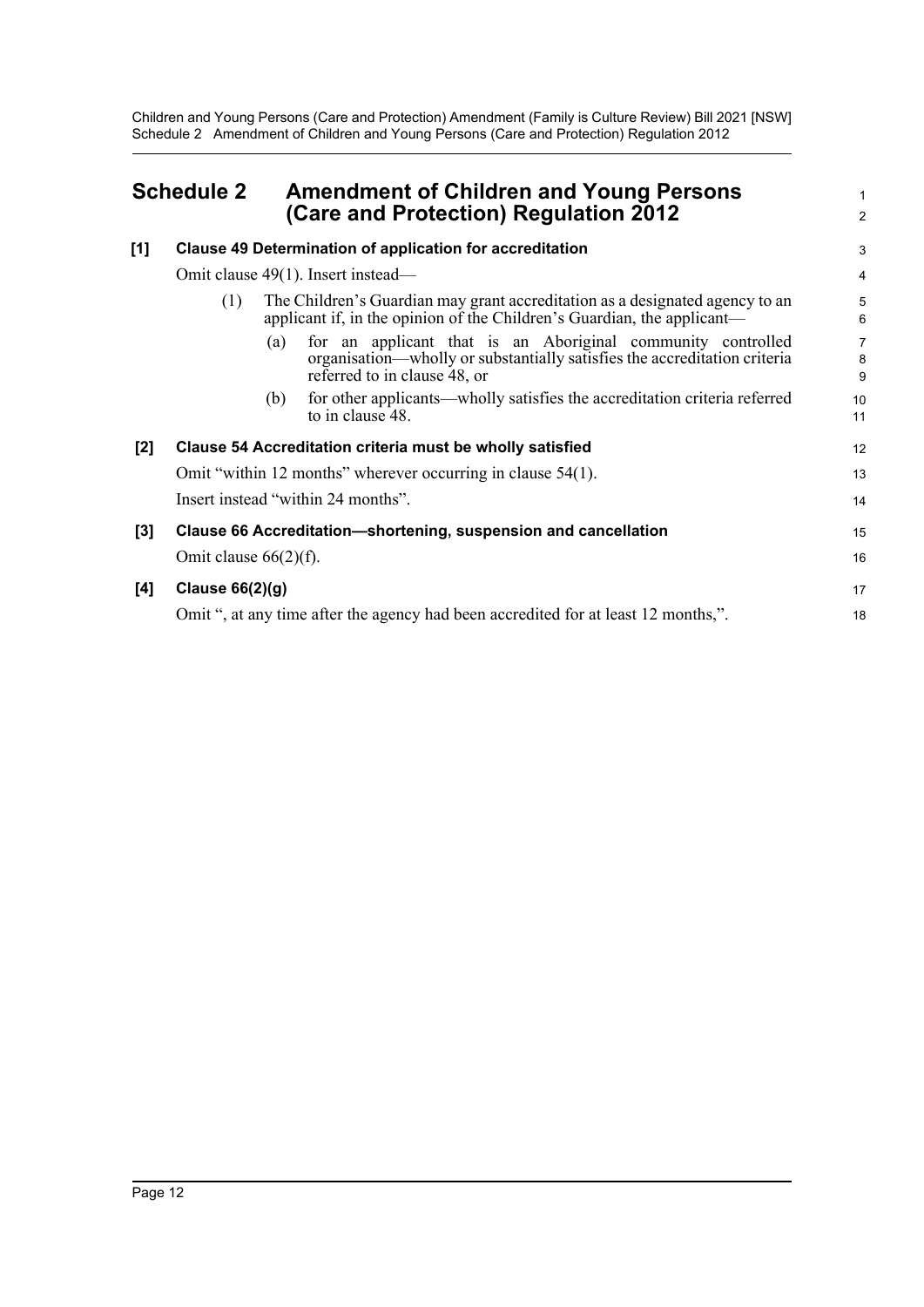Children and Young Persons (Care and Protection) Amendment (Family is Culture Review) Bill 2021 [NSW] Schedule 3 Amendment of Adoption Act 2000 No 75

<span id="page-17-0"></span>

|        |    | <b>Schedule 3</b> | <b>Amendment of Adoption Act 2000 No 75</b>                                                                                                                                                   | $\mathbf{1}$             |
|--------|----|-------------------|-----------------------------------------------------------------------------------------------------------------------------------------------------------------------------------------------|--------------------------|
| [1]    |    |                   | Section 8 What principles are to be applied by persons making decisions about the<br>adoption of a child?                                                                                     | $\overline{2}$<br>3      |
|        |    |                   | Omit section $8(1)(f)$ and (g).                                                                                                                                                               | 4                        |
| [2]    |    |                   | Section 24 Who can be adopted?                                                                                                                                                                | 5                        |
|        |    |                   | Insert at the end of section $24(1)$ —<br>Note-Sections 33 and 37 provide that an adoption order must not be made in relation<br>to a child who is an Aboriginal or a Torres Strait Islander. | 6<br>$\overline{7}$<br>8 |
| $[3]$  |    | <b>Section 33</b> |                                                                                                                                                                                               | 9                        |
|        |    |                   | Omit sections 33–36. Insert instead—                                                                                                                                                          | 10                       |
|        | 33 |                   | No adoption of Aboriginal children                                                                                                                                                            | 11                       |
|        |    |                   | An adoption order must not be made in relation to an Aboriginal child.                                                                                                                        | 12                       |
| [4]    |    | <b>Section 37</b> |                                                                                                                                                                                               | 13                       |
|        |    |                   | Omit sections 37–39. Insert instead—                                                                                                                                                          | 14                       |
|        | 37 |                   | No adoption of Torres Strait Islander children                                                                                                                                                | 15                       |
|        |    | (1)               | An adoption order must not be made in relation to a Torres Strait Islander<br>child.                                                                                                          | 16<br>17                 |
|        |    | (2)               | Despite subsection (1) a Torres Strait Islander child or young person may<br>undergo cultural adoption, as provided for in the Children and Young Persons<br>(Care and Protection) Act 1998.  | 18<br>19<br>20           |
| [5]    |    |                   | Section 46 What is an adoption plan?                                                                                                                                                          | 21                       |
|        |    |                   | Omit section $46(3)$ .                                                                                                                                                                        | 22                       |
| [6]    |    | Section 46(4)     |                                                                                                                                                                                               | 23                       |
|        |    |                   | Omit "community-based and relevant Aboriginal or Torres Strait Islander".                                                                                                                     | 24                       |
|        |    |                   | Insert instead "and community-based".                                                                                                                                                         | 25                       |
| $[7]$  |    |                   | Section 47 How is an adoption plan made?                                                                                                                                                      | 26                       |
|        |    |                   | Omit "see sections 35 (5) and 39 (4)" from section 47(1), note.                                                                                                                               | 27                       |
|        |    |                   | Insert instead "see section 39(4)".                                                                                                                                                           | 28                       |
| [8]    |    |                   | Sections 64 Consent to adoption of Aboriginal child                                                                                                                                           | 29                       |
|        |    | Omit the section. |                                                                                                                                                                                               | 30                       |
| [9]    |    |                   | Section 65 Consent to adoption of Torres Strait Islander child                                                                                                                                | 31                       |
|        |    | Omit the section. |                                                                                                                                                                                               | 32                       |
| [10]   |    |                   | Section 67 When can Court dispense with consent of person other than the child?                                                                                                               | 33                       |
|        |    |                   | Omit section $67(1)(d)(iii)$ .                                                                                                                                                                | 34                       |
| $[11]$ |    |                   | <b>Section 80 Preliminary hearings</b>                                                                                                                                                        | 35                       |
|        |    |                   | Omit section 80(2).                                                                                                                                                                           | 36                       |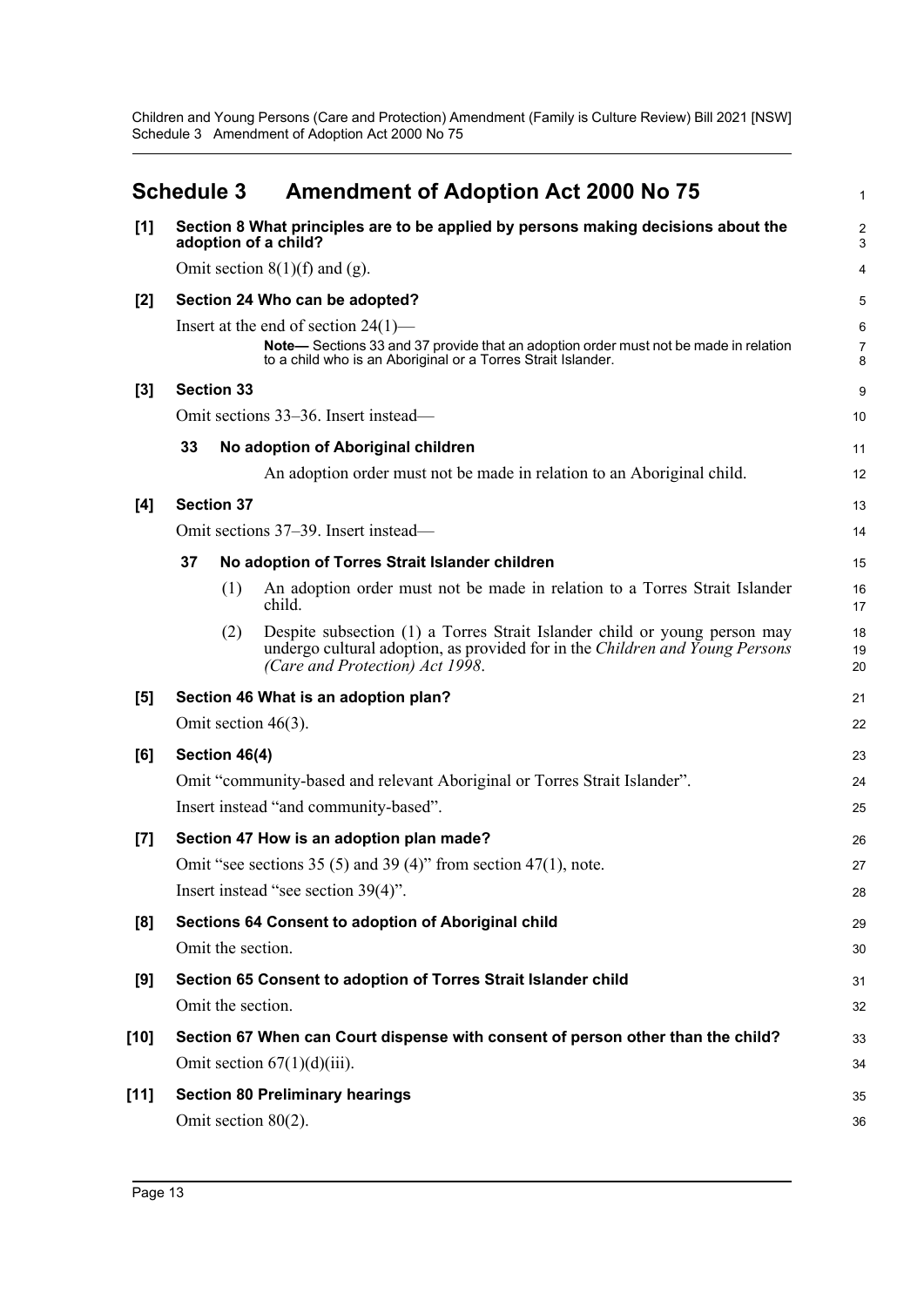Children and Young Persons (Care and Protection) Amendment (Family is Culture Review) Bill 2021 [NSW] Schedule 3 Amendment of Adoption Act 2000 No 75

| $[12]$ | Section 90 Court to be satisfied as to certain matters                                                                                | 1              |
|--------|---------------------------------------------------------------------------------------------------------------------------------------|----------------|
|        | Omit section $90(1)(e)$ and (f). Insert instead—                                                                                      | $\overline{a}$ |
|        | the child is not an Aboriginal child, and<br>(e)                                                                                      | 3              |
|        | the child is not a Torres Strait Islander child, and<br>(f)                                                                           | 4              |
| $[13]$ | <b>Section 90(1)(h)</b>                                                                                                               | 5              |
|        | Omit "in the case of a child (other than an Aboriginal or Torres Strait Islander child)—".                                            | 6              |
| $[14]$ | <b>Section 195 Consultation with Aboriginal persons</b>                                                                               | 7              |
|        | Omit the section.                                                                                                                     | 8              |
| $[15]$ | <b>Section 196 Consultation with Torres Strait Islanders</b>                                                                          | 9              |
|        | Omit the section.                                                                                                                     | 10             |
| $[16]$ | <b>Dictionary</b>                                                                                                                     | 11             |
|        | Omit the definitions of <i>Aboriginal child placement principles</i> and <i>Torres Strait Islander</i><br>child placement principles. | 12<br>13       |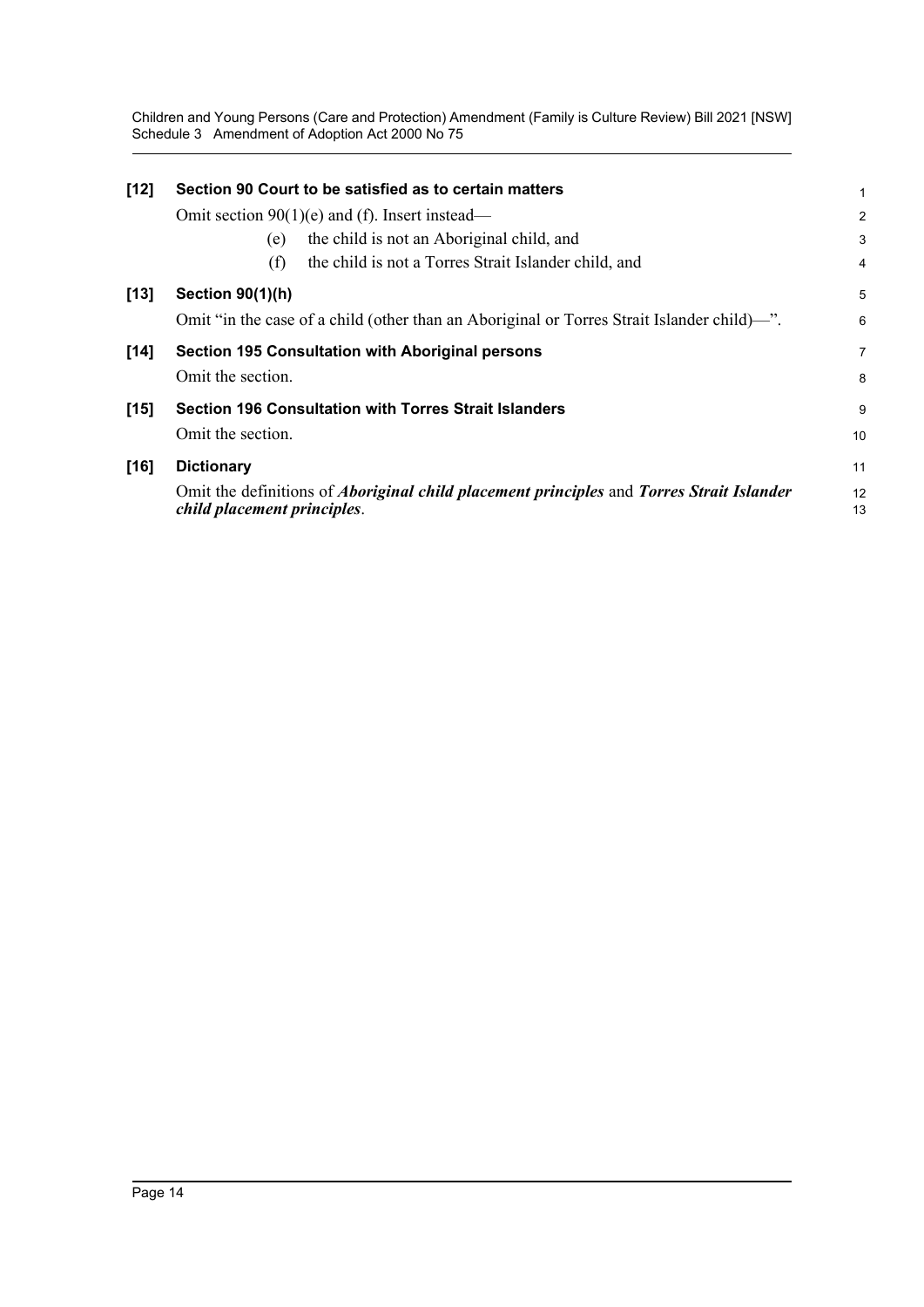<span id="page-19-0"></span>

|     | <b>Amendment of Adoption Regulation 2015</b><br><b>Schedule 4</b>                 | 1             |
|-----|-----------------------------------------------------------------------------------|---------------|
| [1] | <b>Clause 80 Form of consent</b>                                                  | $\mathcal{P}$ |
|     | Omit clause $80(1)(i)$ .                                                          | 3             |
| [2] | Clause 86 Consent to adoption of Aboriginal child or Torres Strait Islander child | 4             |
|     | Omit the clause.                                                                  | 5             |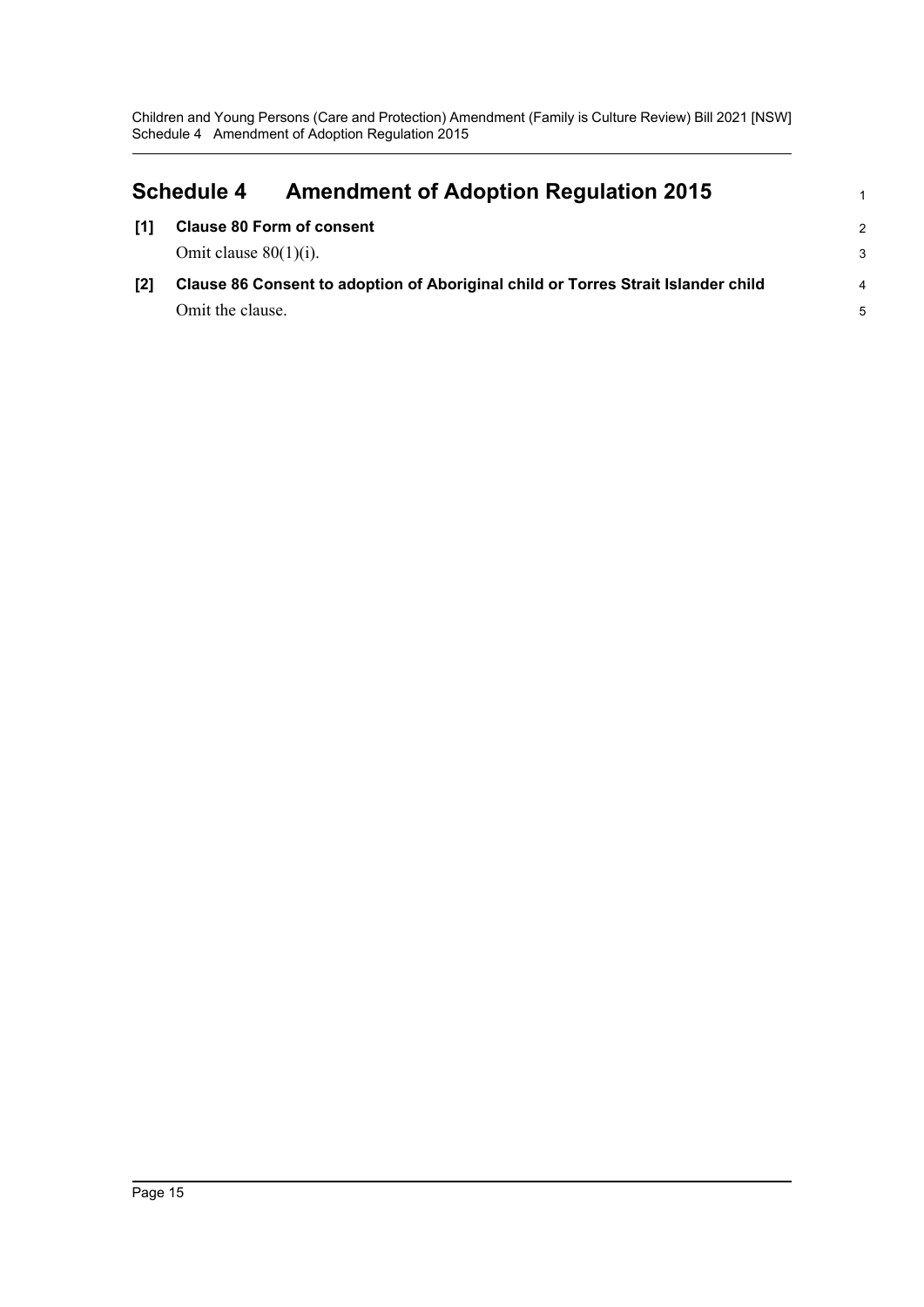# <span id="page-20-0"></span>**Schedule 5 Amendment of Advocate for Children and Young People Act 2014 No 29**

#### **Section 37 Functions of Committee**

Insert at the end of section  $37(1)(b)(ii)$ —

or

(iii) the *Children's Guardian Act 2019* in relation to out-of-home care, including the accreditation and oversight of agencies arranging for or providing out-of-home care,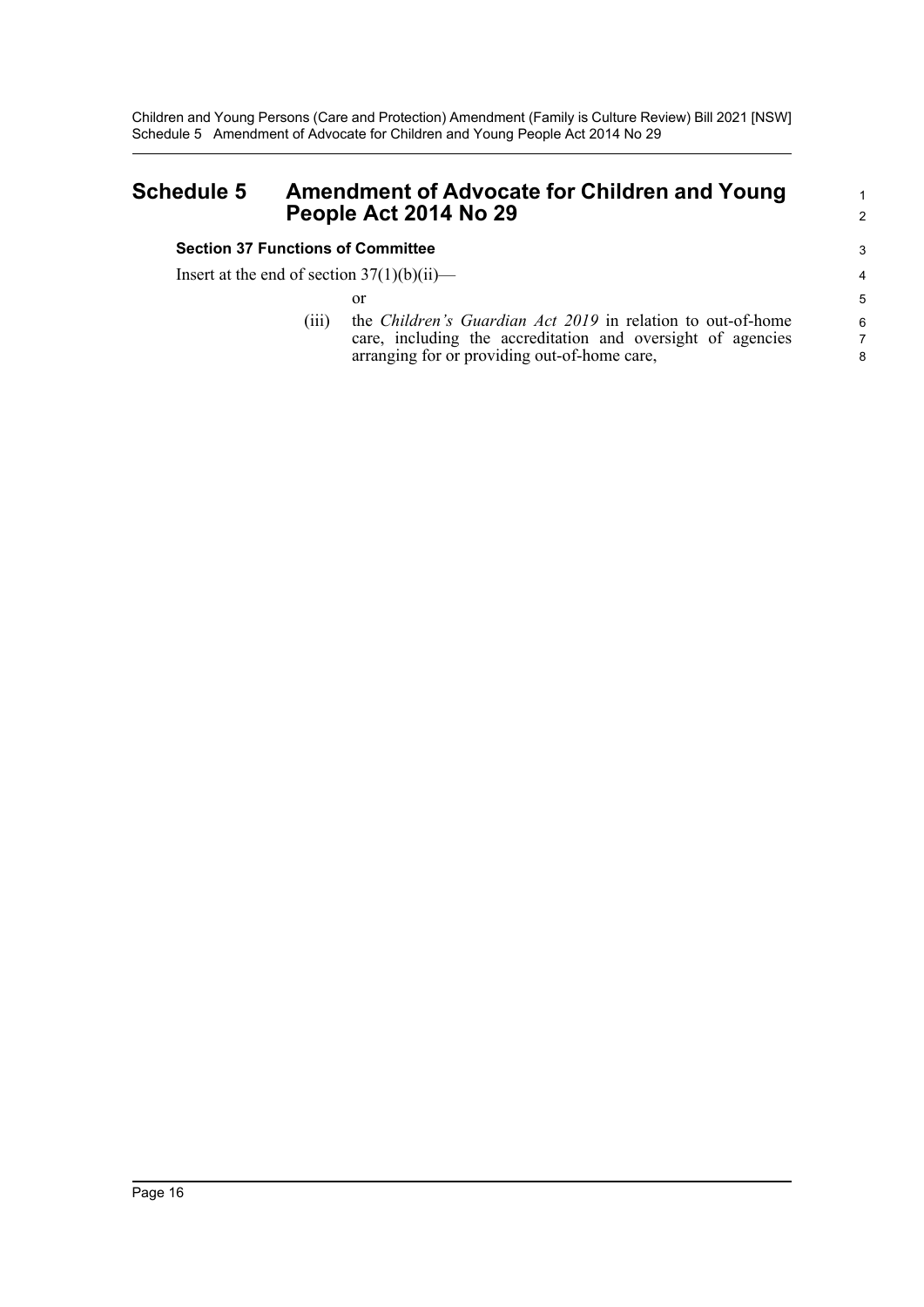## <span id="page-21-0"></span>**Schedule 6 Amendment of Children (Protection and Parental Responsibility) Act 1997 No 78**

#### **Section 7A**

Insert after section 7—

#### **7A Attendance of Secretary at proceedings**

- (1) This section applies to a child who, under the *Children and Young Persons (Care and Protection) Act 1998,* is—
	- (a) under the parental responsibility of the Minister administering that Act, or

1 2

3 4

- (b) in the care responsibility of the Secretary within the meaning of that Act.
- (2) A court exercising criminal jurisdiction over a child to whom this section applies may require the attendance, at the place where the proceedings are being or are to be conducted, of a representative of the Secretary.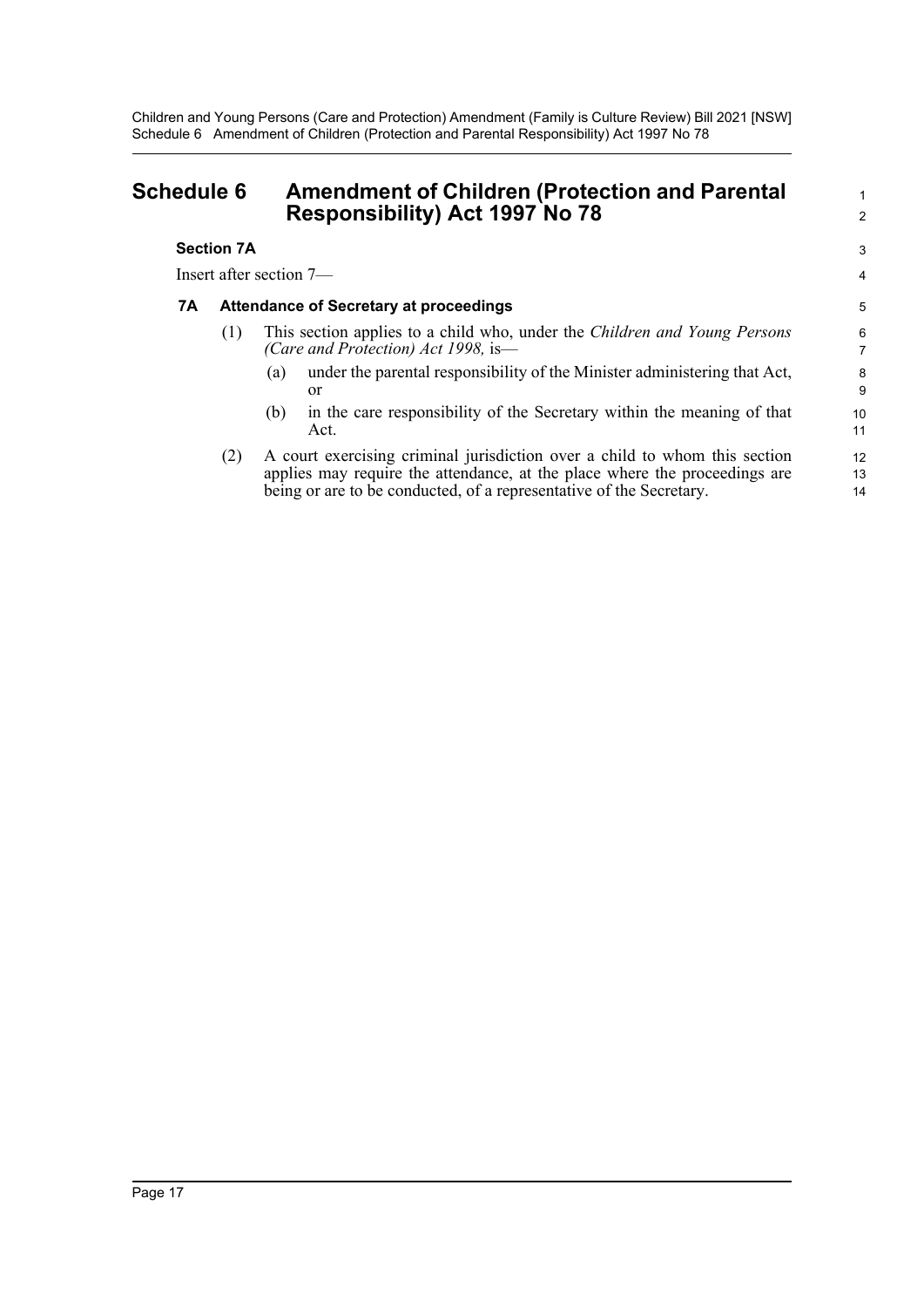## <span id="page-22-0"></span>**Schedule 7 Amendment of Children's Guardian Act 2019 No 25**

#### **Section 72 Designated agencies—general**

Omit section 72(1)(b). Insert instead—

(b) a charitable or non-profit organisation, or part of a charitable or non-profit organisation, that arranges the provision of out-of-home care.

1 2